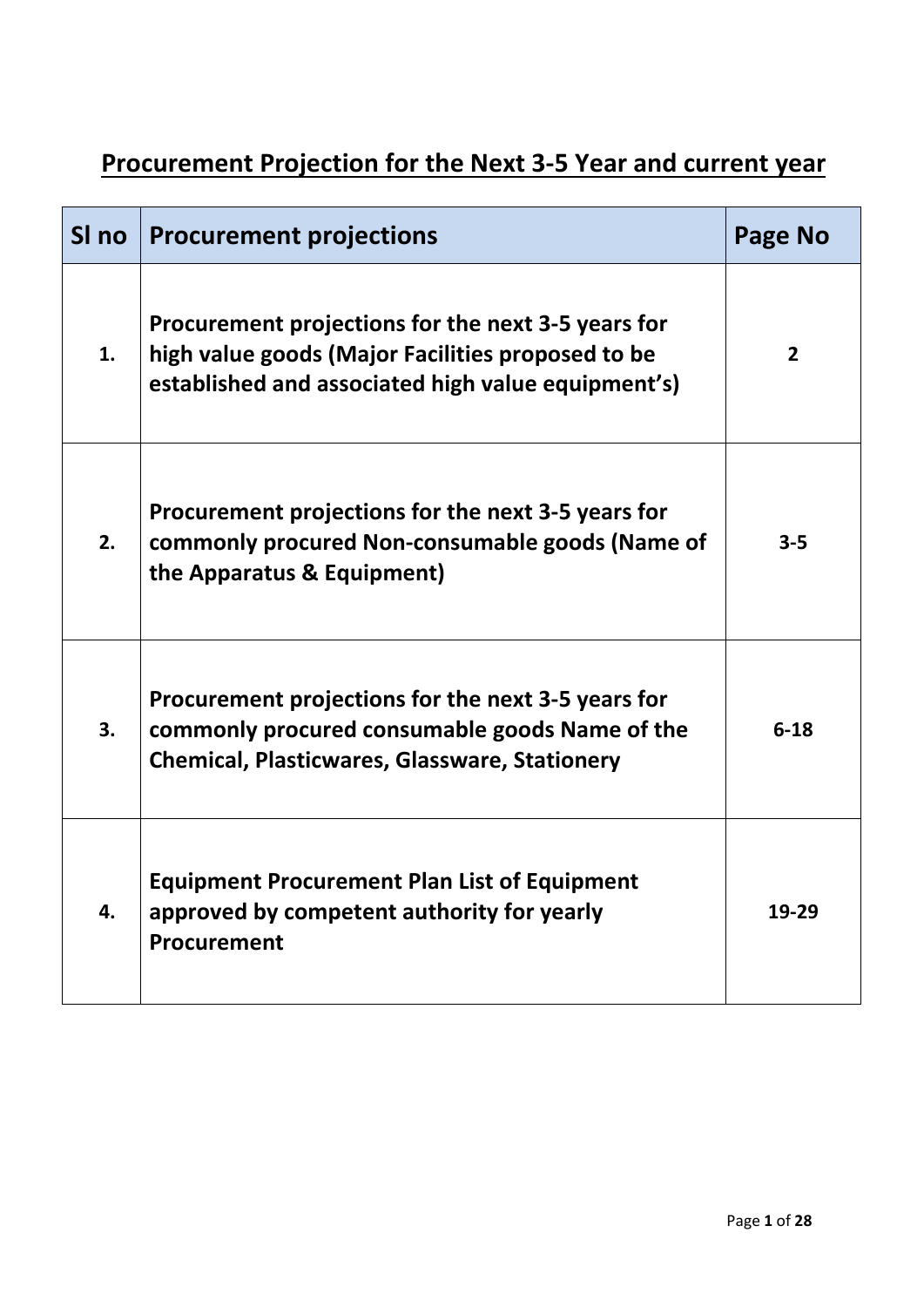<span id="page-1-0"></span>

# **1. Procurement projections for the next 3-5 years for high value goods (Major Facilities proposed to be established and associated high value equipment)**

*Actual Procurement depends upon the budgetary allocation from CSIR and funding agencies*

| SI. No. | Major Facilities proposed to be established and associated high<br>value equipments                                                                                                                                                                                                      | <b>Rs. In Crore</b> |
|---------|------------------------------------------------------------------------------------------------------------------------------------------------------------------------------------------------------------------------------------------------------------------------------------------|---------------------|
| 1.      | Animal Imaging Facility (Ultra Sonography, MRI, Pressure Volume<br>System, in vivo image analyzer, Live cell fluorescent imaging<br>system, Gamma irradiator)                                                                                                                            | 25                  |
| 2.      | High Resolution Cryo-EM facility for structure based drug<br>discovery studies                                                                                                                                                                                                           | 22                  |
| 3.      | Protein processing and purification facility for biologicals                                                                                                                                                                                                                             | 20                  |
| 4.      | Up-gradation of Animal Facility (IVC Cages, controlled rate<br>freezer, Micromanipulator)                                                                                                                                                                                                | 15                  |
| 5.      | Kilo Lab / GMP Facility                                                                                                                                                                                                                                                                  | 10                  |
| 6.      | Product Development and characterization (Industrial<br>Lyophilizer, Zetasizer, Atomic Absorption Spectroscopy, Texture<br>Analyser, High resolution Raman spectroscope with microscope,<br>Microplate cellular screening system with complete set of<br>modules, LCMS, MALDI-TOF, GCMS) | 10                  |
| 7.      | Drug Target Inhibitor Characterization Facility (Bilayer<br>interferometry, Isothermal Calorimetry)                                                                                                                                                                                      | 5                   |
| 8.      | High-end Computational facility for AI based drug discovery<br>applications                                                                                                                                                                                                              | 5                   |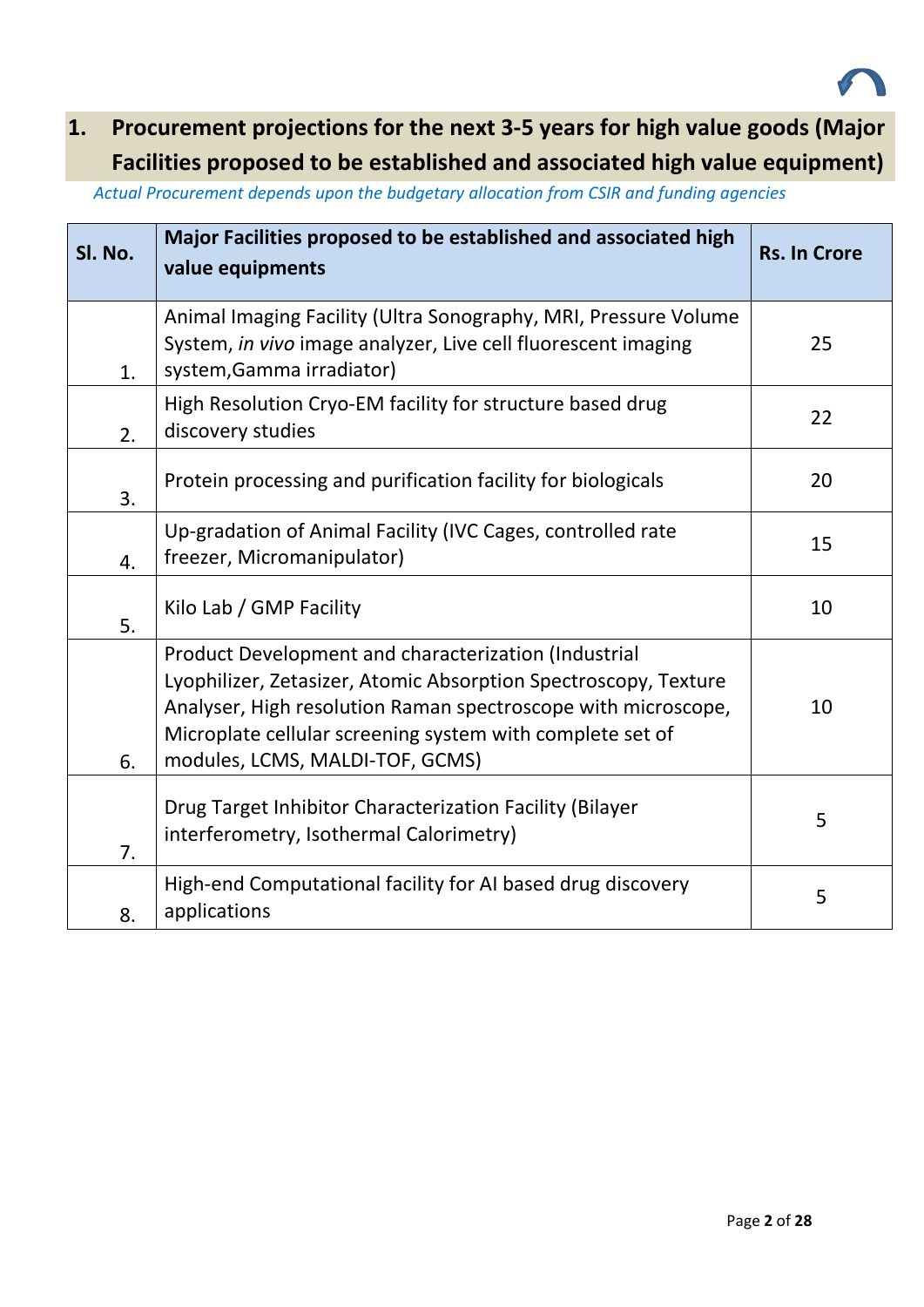<span id="page-2-0"></span>

# **2. Procurement projections for the next 3-5 years for commonly procured Non-consumable goods (Name of the Apparatus & Equipment)**

*Actual Procurement depends upon the budgetary allocation from CSIR and funding agencies*

| SI. No. | Name of the Apparatus & Equipment                            |
|---------|--------------------------------------------------------------|
| 1.      | <b>Analytical HPLC</b>                                       |
| 2.      | Autoclave                                                    |
| 3.      | Biological Safety Cabinet Class I & II                       |
| 4.      | Centrifuge                                                   |
| 5.      | $CO2$ Cylinder                                               |
| 6.      | $CO2$ Incubator                                              |
| 7.      | <b>Computer with Printer</b>                                 |
| 8.      | Cooling Centrifuge With Accessories                          |
| 9.      | Deep Freezer (-20 degree)                                    |
| 10.     | Deep Freezer (-80 degree)                                    |
| 11.     | Desktop                                                      |
| 12.     | <b>Digital Rocker</b>                                        |
| 13.     | Dimmer stat                                                  |
| 14.     | DNA & Protein Transfer equipment                             |
| 15.     | Dry Bath With Standard Heating                               |
| 16.     | <b>Electronic Analytical Balance</b>                         |
| 17.     | <b>Electronic Top Pan Balance</b>                            |
| 18.     | Electrophoresis Unit                                         |
| 19.     | <b>ELISA Plate Reader</b>                                    |
| 20.     | Evaporator Bundle With Vacuum Pump And Recirculating Chiller |
| 21.     | <b>Fly Catcher</b>                                           |
| 22.     | <b>Gel Imaging System</b>                                    |
| 23.     | Glow Discharge Unit (EM Unit)                                |
| 24.     | <b>GPU Based Workstation Server</b>                          |
| 25.     | <b>Heating block</b>                                         |
| 26.     | <b>Heating mantles</b>                                       |
| 27.     | <b>Heating Stirrer</b>                                       |
| 28.     | High speed cooling centrifuge                                |
| 29.     | High Vacuum pump                                             |
| 30.     | Homogenizer                                                  |
| 31.     | <b>Hormone Estimation Instrument</b>                         |
| 32.     | Hot air gun                                                  |
| 33.     | Hot Air Oven                                                 |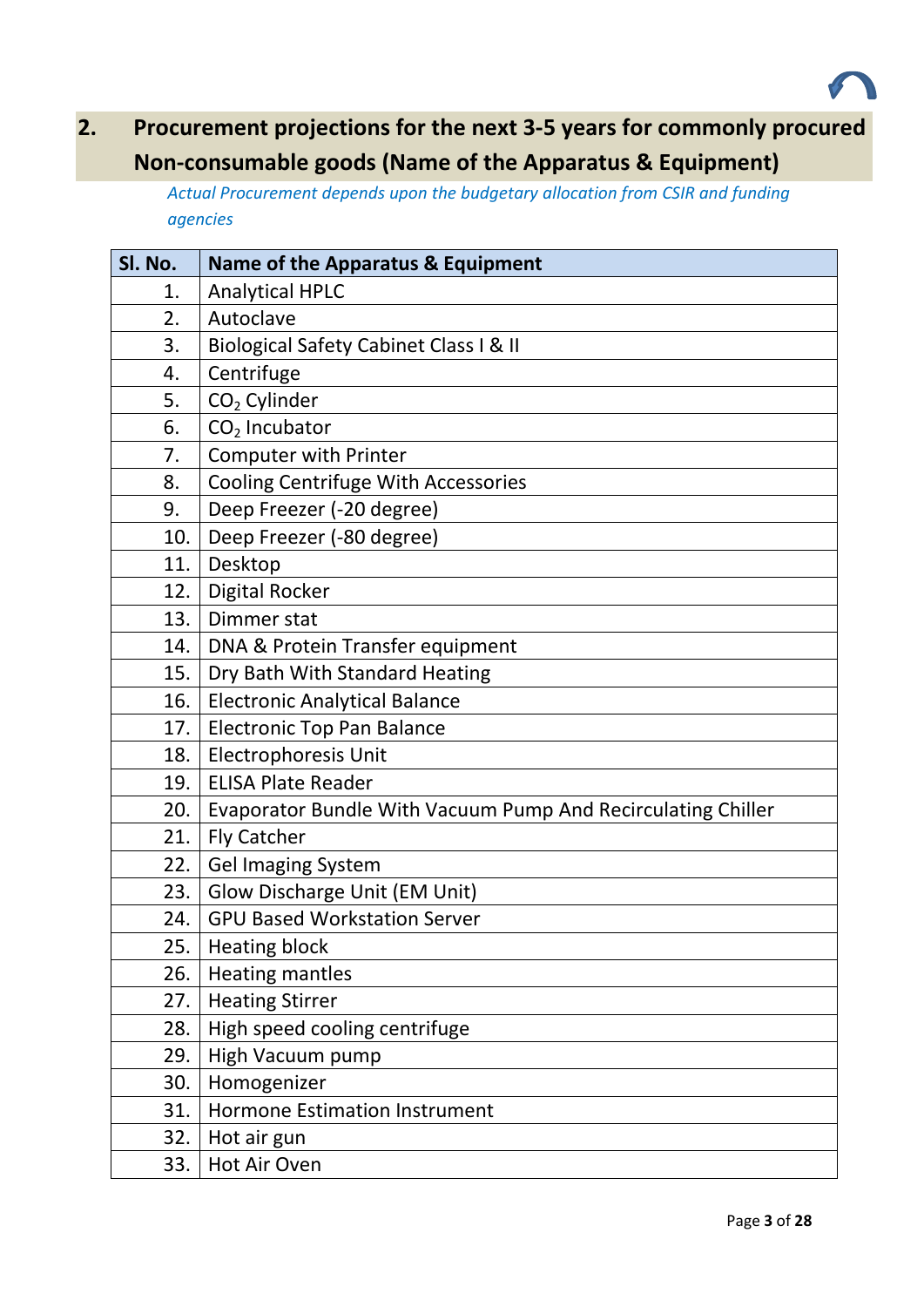| 34.   | Hot plate                                          |
|-------|----------------------------------------------------|
| 35.   | <b>HPLC</b>                                        |
| 36.   | Ice Flaking machine                                |
| 37.1  | <b>Inverted Fluorescence Microscope</b>            |
| 38.1  | <b>Inverted Microscope</b>                         |
| 39. l | <b>IVC System For Mice</b>                         |
| 40.   | <b>IVC System For Rat</b>                          |
| 41.   | Laptop                                             |
| 42.   | Liq. Nitrogen Storage Tank With>5000 Vial Capacity |
| 43.   | Liquid Nitrogen Container                          |
| 44.   | Low temperature reaction bath                      |
| 45.   | Magnetic stirrer                                   |
| 46.   | Melting point apparatus                            |
| 47.   | <b>Mice Cages</b>                                  |
| 48.   | Microscope With Camera Attachment (Leica)          |
| 49.   | Milli-Q Integral Water Purification System         |
| 50.   | Mini 20 Degree Refrigerator                        |
| 51.   | Minispin                                           |
| 52.   | <b>Monkey Cages</b>                                |
| 53.   | <b>Mouse Ventilator</b>                            |
| 54.   | Nitrogen Cylinder                                  |
| 55.   | <b>Overhead Stirrer</b>                            |
| 56.   | Oxygen Cylinder                                    |
| 57.   | pH Meter                                           |
| 58.   | Phosphor imager                                    |
| 59.   | Printer                                            |
| 60.   | Projector                                          |
| 61.   | <b>Rabbit Cages</b>                                |
| 62.   | Radioactivity / Scintillator Counting Machine      |
| 63.   | <b>Rat Cages</b>                                   |
| 64.   | Real-Time PCR                                      |
| 65.   | Refrigerator                                       |
| 66.   | <b>RO Water Purification</b>                       |
| 67.   | <b>Rocker Shaker</b>                               |
| 68.   | <b>Rodent Stereotaxic Apparatus</b>                |
| 69.   | <b>Rotavapor With Chiller</b>                      |
| 70.   | <b>Rotor For Cooling Centrifuge</b>                |
| 71.   | Shaking incubator                                  |
| 72.   | Split AC'S                                         |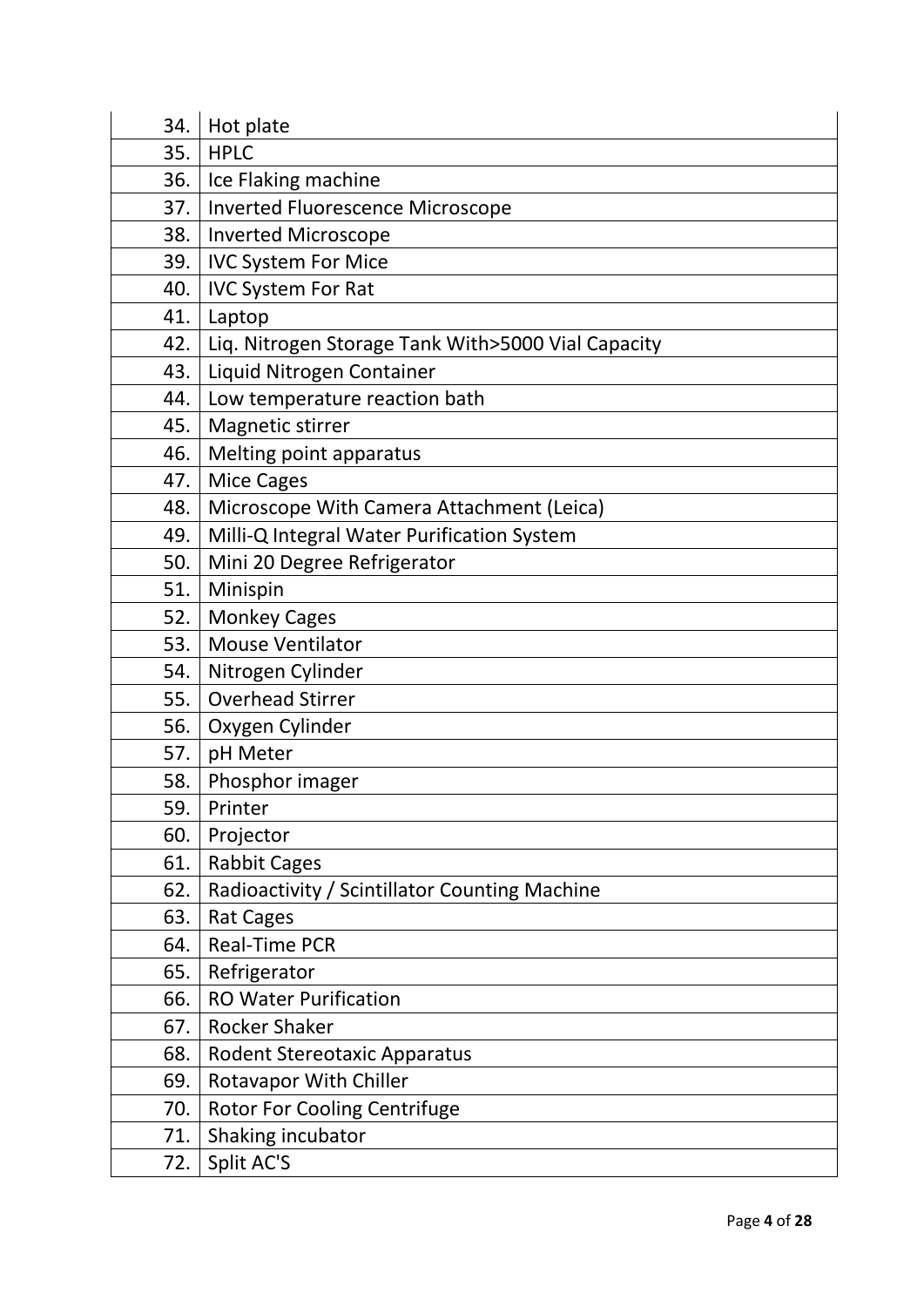| 73. | Storage cabinet for acids           |
|-----|-------------------------------------|
| 74. | <b>Ultra Centrifuge</b>             |
| 75. | <b>Ultra-Low Immersion Cooler</b>   |
| 76. | <b>Ultralow Temperature Freezer</b> |
| 77. | <b>Ultrasonic Cleaner</b>           |
| 78. | <b>UPS</b>                          |
| 79. | <b>Urine Analyser</b>               |
| 80. | <b>UV Chamber</b>                   |
| 81. | V C Systems                         |
| 82. | <b>Vortex</b>                       |
| 83. | Vortex shaker                       |
| 84. | <b>Water Dispenser</b>              |
| 85. | <b>Water Purifier</b>               |
| 86. | Weighing balance                    |
| 87. | <b>Western Blotting Instrument</b>  |
| 88. | <b>Xerox Machine</b>                |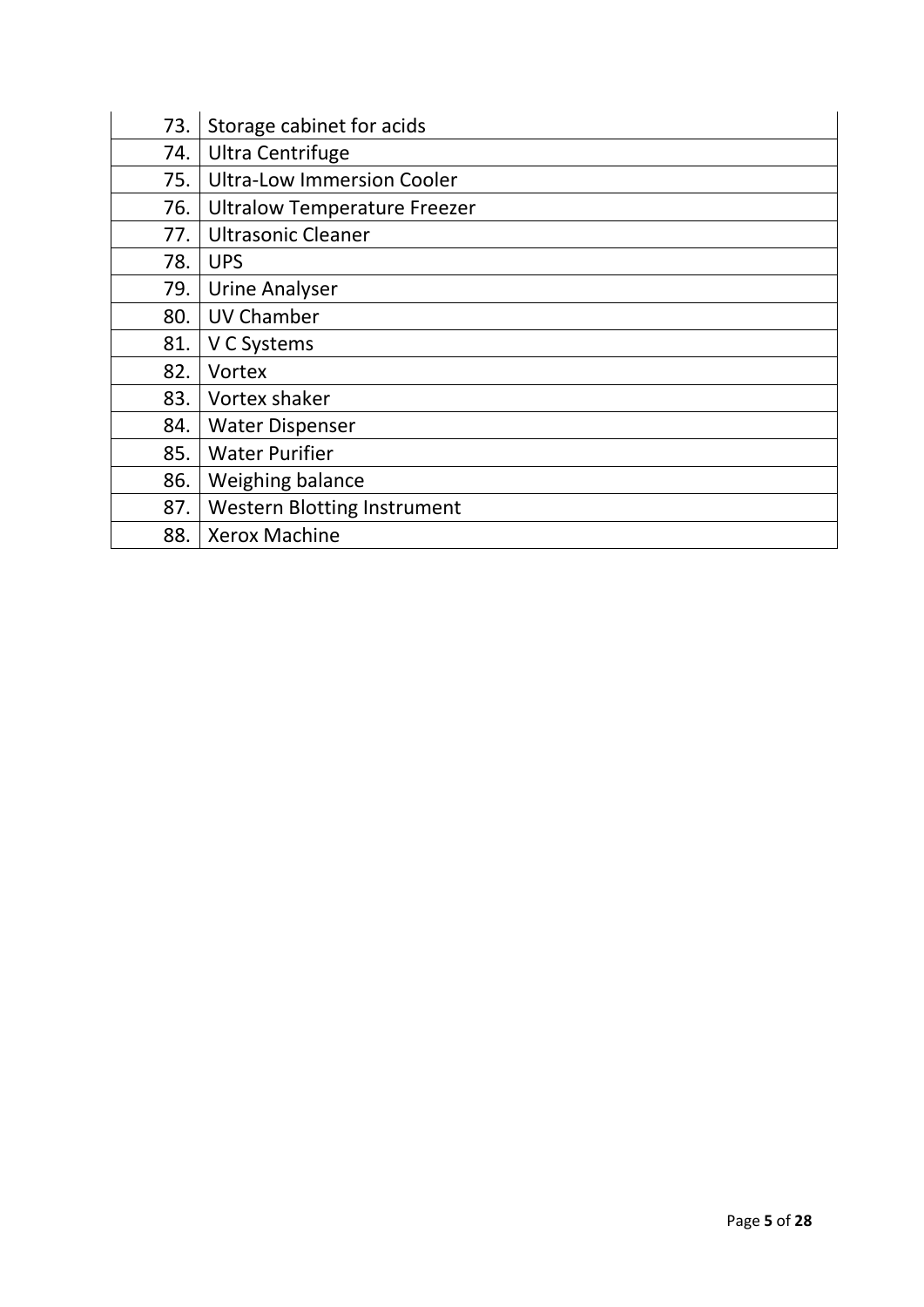

## **3. Procurement projections for the next 3-5 years for commonly procured consumable goods Name of the Chemical, Plasticwares, Glassware**

*Actual Procurement depends upon the budgetary allocation from CSIR and funding agencies*

<span id="page-5-0"></span>

| Sl. No. | <b>Item Name</b>                         | <b>Item Type</b>   |
|---------|------------------------------------------|--------------------|
| 1.      | Acrylamide                               | <b>Biochemical</b> |
| 2.      | <b>Agar Powder</b>                       | Biochemical        |
| 3.      | Agarose                                  | <b>Biochemical</b> |
| 4.      | Antibiotics                              | Biochemical        |
| 5.      | <b>BSA</b>                               | Biochemical        |
| 6.      | cDNA kit                                 | Biochemical        |
| 7.      | <b>DAB</b>                               | Biochemical        |
| 8.      | <b>DMEM</b>                              | Biochemical        |
| 9.      | <b>DNA</b> ladder                        | <b>Biochemical</b> |
| 10.     | <b>ECL substrate kit</b>                 | Biochemical        |
| 11.     | <b>IPTG</b>                              | <b>Biochemical</b> |
| 12.     | LB broth                                 | Biochemical        |
| 13.     | Protein estimation kit                   | Biochemical        |
| 14.     | Protein makers                           | <b>Biochemical</b> |
| 15.     | SYBR green                               | Biochemical        |
| 16.     | <b>TRI</b>                               | Biochemical        |
| 17.     | Tris buffer                              | Biochemical        |
| 18.     | Trizol                                   | Biochemical        |
| 19.     | <b>Trypsin EDTA</b>                      | Biochemical        |
| 20.     | Urea                                     | Biochemical        |
| 21.     | 1.5mL centrifuge tube                    | Chemicals          |
| 22.     | 15mL centrifuge tube                     | Chemicals          |
| 23.     | 1-Naphthaleneacetic acid 100gm           | Chemicals          |
| 24.     | 2,4-Dichlorophenoxyacetic acid 100gm     | Chemicals          |
| 25.     | 2mL centrifuge tube                      | Chemicals          |
| 26.     | 3-Methyl Adenine (3-MA)                  | Chemicals          |
| 27.     | 50 mL centrifuge tube                    | Chemicals          |
| 28.     | 6-Benzylaminopurine                      | Chemicals          |
| 29.     | 6-Furfurylaminopurine                    | Chemicals          |
| 30.     | 6-hydroxy dopamine hydrobromide (6-OHDA) | Chemicals          |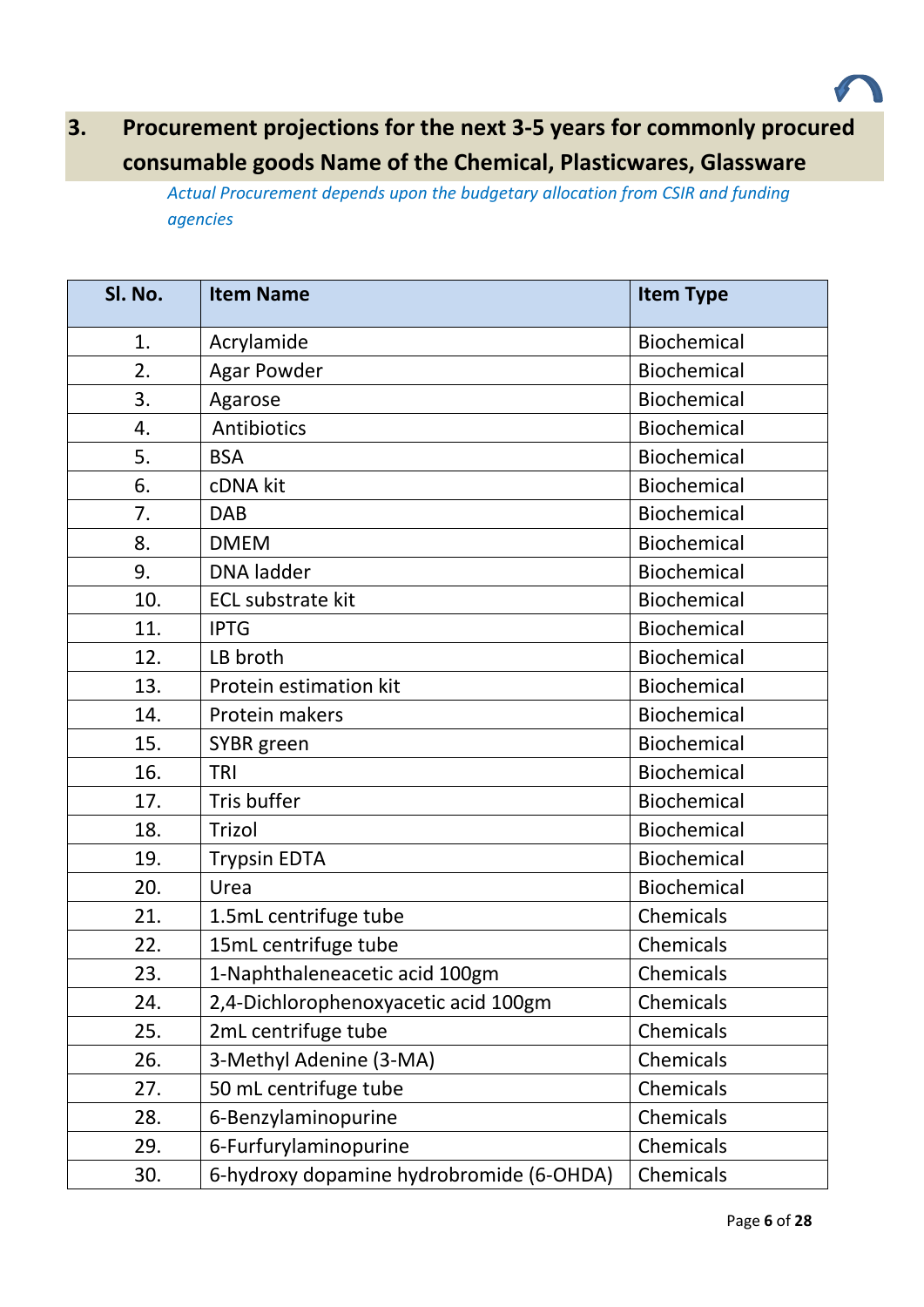| 31. | Abscisic acid                                                    | Chemicals |
|-----|------------------------------------------------------------------|-----------|
| 32. | <b>Acetic Acid</b>                                               | Chemicals |
| 33. | Acetone                                                          | Chemicals |
| 34. | <b>Acetonitrile HPLC</b>                                         | Chemicals |
| 35. | Acetylthiocholine iodide                                         | Chemicals |
| 36. | AeBSF 4 (2-Aminoethyl) benzenesulfonyl<br>fluoride hydrochloride | Chemicals |
| 37. | Albumin Serum Albumin                                            | Chemicals |
| 38. | Alexa-Flour                                                      | Chemicals |
| 39. | Ammonium per Sulphate                                            | Chemicals |
| 40. | Ammonium sol                                                     | Chemicals |
| 41. | Annexin/PI Kit                                                   | Chemicals |
| 42. | Antibiotic-Antimycotic                                           | Chemicals |
| 43. | Anti-Mouse IgG                                                   | Chemicals |
| 44. | Anti-Rabbit IgG                                                  | Chemicals |
| 45. | <b>ATP</b>                                                       | Chemicals |
| 46. | Bafilomycin A1 (Baf-A1)                                          | Chemicals |
| 47. | <b>BAPTA 4 AM</b>                                                | Chemicals |
| 48. | <b>BCA Protein Estimation kit</b>                                | Chemicals |
| 49. | Benzene 2.5lit Bottle                                            | Chemicals |
| 50. | Beta-Actin                                                       | Chemicals |
| 51. | Bis-acrylamide                                                   | Chemicals |
| 52. | Bovine Serum Albumin (BSA)                                       | Chemicals |
| 53. | <b>Bromophenol Blue</b>                                          | Chemicals |
| 54. | Calcium chloride fused                                           | Chemicals |
| 55. | Carbon tetra chloride AR 500ml bottle                            | Chemicals |
| 56. | Caspase 3                                                        | Chemicals |
| 57. | <b>CCCP</b>                                                      | Chemicals |
| 58. | c-DNA synthesis kit                                              | Chemicals |
| 59. | <b>Cell Lysis Buffer</b>                                         | Chemicals |
| 60. | Chitosan (Powder)- 100gm                                         | Chemicals |
| 61. | Chloroform                                                       | Chemicals |
| 62. | Chloroquine diphosphate salt                                     | Chemicals |
| 63. | Chymotrypsin                                                     | Chemicals |
| 64. | CM-H2DCFDA                                                       | Chemicals |
| 65. | Co-Enzyme Q1                                                     | Chemicals |
| 66. | <b>Common Antibodies</b>                                         | Chemicals |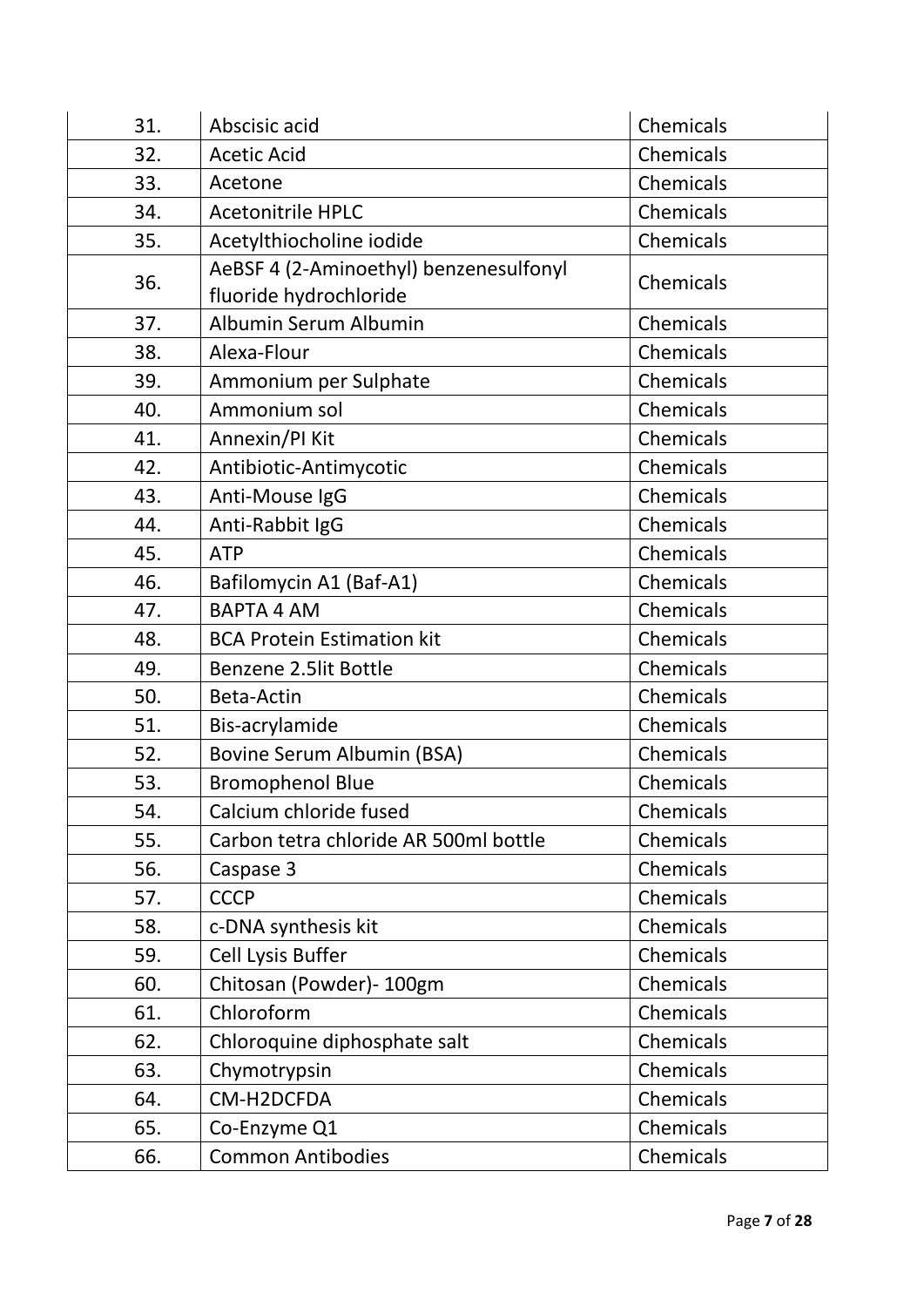| 67.  | Cytochrome c                                                 | Chemicals |
|------|--------------------------------------------------------------|-----------|
| 68.  | DCF-DA                                                       | Chemicals |
| 69.  | Deuterium oxide                                              | Chemicals |
| 70.  | Dextrose AR 500gm                                            | Chemicals |
| 71.  | Dichloroethane LR 2.5lit bott                                | Chemicals |
| 72.  | Dichloromethane                                              | Chemicals |
| 73.  | Diethylether                                                 | Chemicals |
| 74.  | Dimethyl sulfoxide-d6                                        | Chemicals |
| 75.  | Dioxane 500ml bott                                           | Chemicals |
| 76.  | DL-Dithiothreitol (DTT)                                      | Chemicals |
| 77.  | <b>DMSO</b>                                                  | Chemicals |
| 78.  | Doxorubicin                                                  | Chemicals |
| 79.  | <b>DPX</b>                                                   | Chemicals |
| 80.  | <b>DTNB</b>                                                  | Chemicals |
| 81.  | <b>DTT</b>                                                   | Chemicals |
| 82.  | <b>ECL Clarity Substrate</b>                                 | Chemicals |
| 83.  | <b>EGTA</b>                                                  | Chemicals |
| 84.  | Eosin                                                        | Chemicals |
| 85.  | Ethanol                                                      | Chemicals |
| 86.  | Ether                                                        | Chemicals |
| 87.  | <b>Ethyl Acetate</b>                                         | Chemicals |
| 88.  | Ethylene glycol                                              | Chemicals |
| 89.  | Fetal Bovine Serum (North American Origin)                   | Chemicals |
| 90.  | Fetal Bovine Serum (South American Origin)                   | Chemicals |
| 91.  | Florojade B                                                  | Chemicals |
| 92.  | Fluo-4-AM                                                    | Chemicals |
| 93.  | Fluora-2-AM                                                  | Chemicals |
| 94.  | Formaldehyde                                                 | Chemicals |
| 95.  | Gamborg B5 Medium (w/ CaCl2, Vitamins&<br>Sucrose; w/o Agar) | Chemicals |
| 96.  | <b>GAS CYLINDERS</b>                                         | Chemicals |
| 97.  | Gemcitabine                                                  | Chemicals |
| 98.  | Gibberellin                                                  | Chemicals |
| 99.  | Glutaraldehyde                                               | Chemicals |
| 100. | <b>Glutathione Oxidised</b>                                  | Chemicals |
| 101. | <b>Glutathione Reductase</b>                                 | Chemicals |
| 102. | Glycerine                                                    | Chemicals |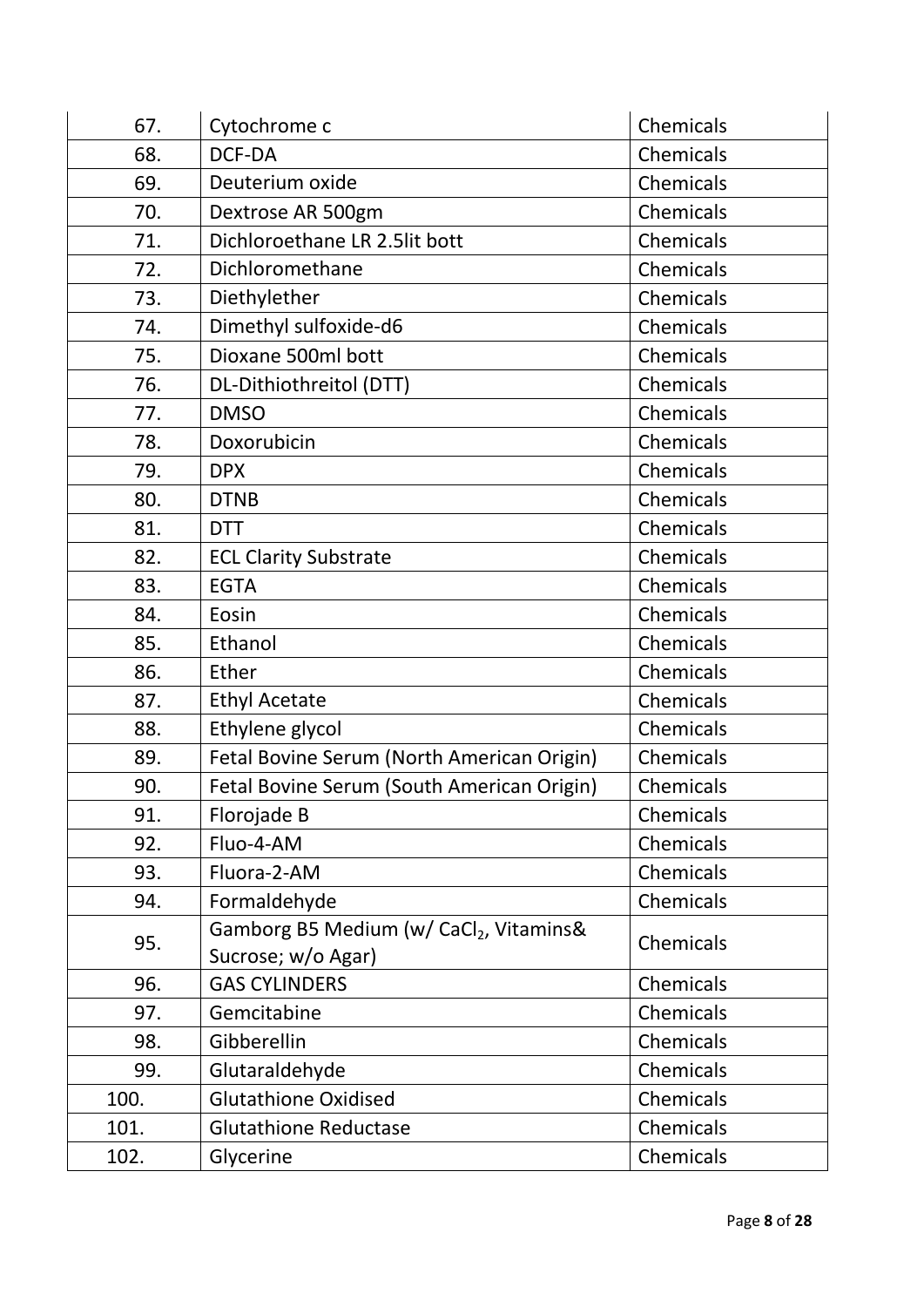| 103. | Glycerol                                                             | Chemicals |
|------|----------------------------------------------------------------------|-----------|
| 104. | Glycine                                                              | Chemicals |
| 105. | HBSS 10x                                                             | Chemicals |
| 106. | <b>HCI</b>                                                           | Chemicals |
| 107. | Hematoxylene                                                         | Chemicals |
| 108. | <b>HEPES</b>                                                         | Chemicals |
| 109. | Hexane                                                               | Chemicals |
| 110. | Hoescht Dye                                                          | Chemicals |
| 111. | <b>HPLC chloroform</b>                                               | Chemicals |
| 112. | <b>HPLC Hexane</b>                                                   | Chemicals |
| 113. | Hydrochloric acid AR                                                 | Chemicals |
| 114. | Ice Bucket                                                           | Chemicals |
| 115. | Immobilon Fote Western HRP Substrate                                 | Chemicals |
| 116. | Indole-3-acetic-acid                                                 | Chemicals |
| 117. | Indole-3-butyric acid                                                | Chemicals |
| 118. | Isopropanol                                                          | Chemicals |
| 119. | JC-1 Dye                                                             | Chemicals |
| 120. | Kanamycin                                                            | Chemicals |
| 121. | <b>KOH</b>                                                           | Chemicals |
| 122. | LC3 A/B                                                              | Chemicals |
| 123. | Lipofectamine                                                        | Chemicals |
| 124. | Lipopolyshacrides                                                    | Chemicals |
| 125. | Liquid Helium                                                        | Chemicals |
| 126. | Liquid Nitrogen                                                      | Chemicals |
| 127. | Liquified CO2 cylinder                                               | Chemicals |
| 128. | Live Cell Imaging Solution                                           | Chemicals |
| 129. | Luria Bertani Broth, Miller                                          | Chemicals |
| 130. | Manisol                                                              | Chemicals |
| 131. | Methanol                                                             | Chemicals |
| 132. | Methyl Jasmonate-25ml                                                | Chemicals |
| 133. | MitoSox Red Superoxide                                               | Chemicals |
| 134. | Mitotracker Green                                                    | Chemicals |
| 135. | Mitotracker Red                                                      | Chemicals |
| 136. | Mounting media with DAPI                                             | Chemicals |
| 137. | <b>mTOR</b>                                                          | Chemicals |
| 138. | Murashige & Skoog Medium (w/ CaCl2.<br>Vitamins; w/o Sucrose & Agar) | Chemicals |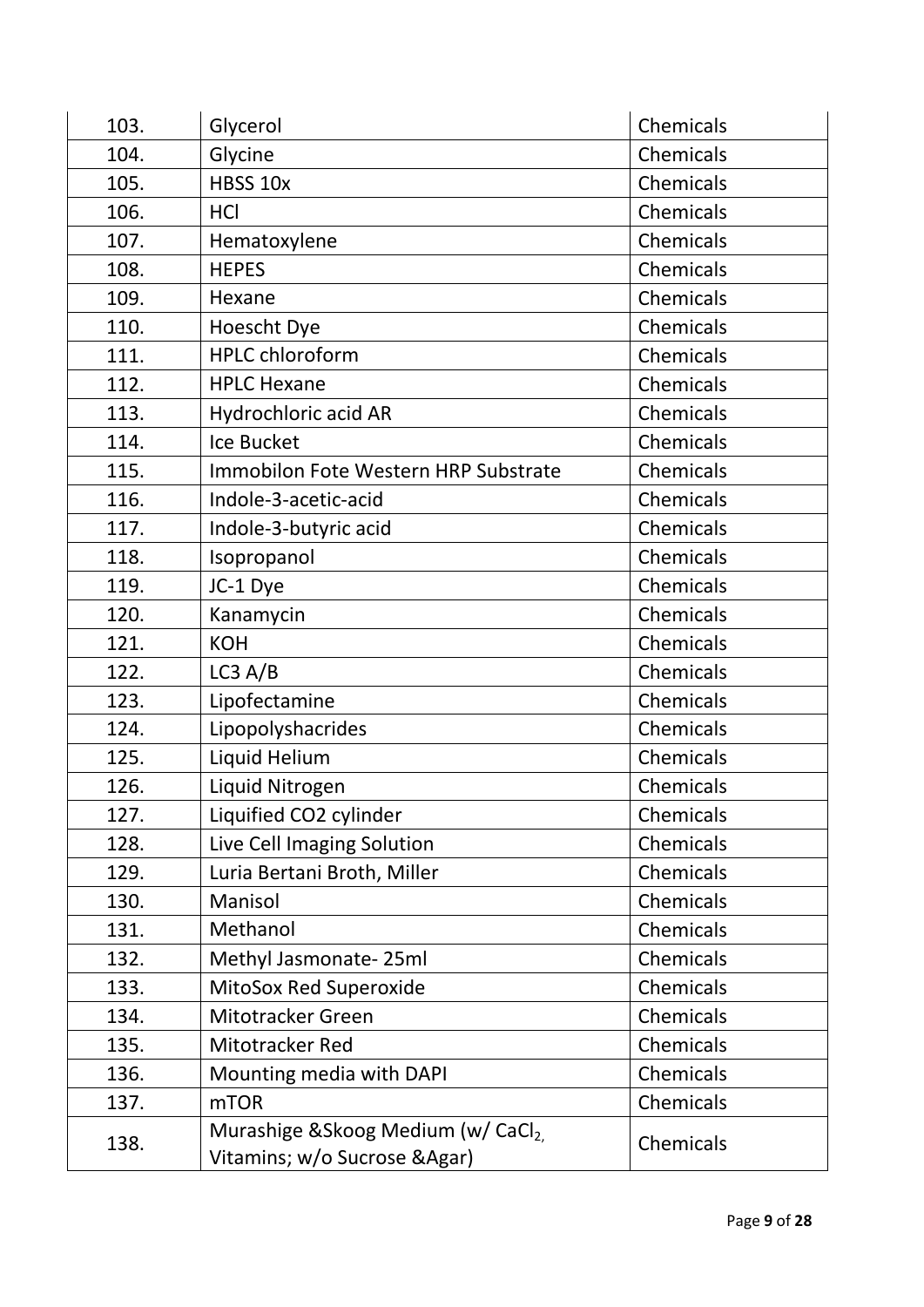| 139. | <b>Mercuric Chloride</b>                                            | Chemicals |
|------|---------------------------------------------------------------------|-----------|
| 140. | n Butanol LR 2.5lit bott                                            | Chemicals |
| 141. | n Hexane HPLC 1lit pack                                             | Chemicals |
| 142. | N, N' Methylene Bisacrylamide                                       | Chemicals |
| 143. | N-Acetyl Cysteine                                                   | Chemicals |
| 144. | <b>NaCl</b>                                                         | Chemicals |
| 145. | Nitch Medium (w/ CaCl <sub>2,</sub> Vitamins& Sucrose;<br>w/o Agar) | Chemicals |
| 146. | Osmium Tetra-oxide (OsO <sub>4</sub> )                              | Chemicals |
| 147. | Paraffin oil                                                        | Chemicals |
| 148. | Paraffin wax                                                        | Chemicals |
| 149. | Paraformaldehyde Solution                                           | Chemicals |
| 150. | <b>PARP</b>                                                         | Chemicals |
| 151. | <b>PCR Mastermix</b>                                                | Chemicals |
| 152. | <b>PCR Tubes</b>                                                    | Chemicals |
| 153. | PEG-500gm                                                           | Chemicals |
| 154. | pH calibration chemicals                                            | Chemicals |
| 155. | Phosphatase Inhibitor                                               | Chemicals |
| 156. | <b>Phosphate Buffered Saline</b>                                    | Chemicals |
| 157. | Phosphate inhibitor cocktail                                        | Chemicals |
| 158. | Plasmid Maxi Prep                                                   | Chemicals |
| 159. | Poly-L lysin                                                        | Chemicals |
| 160. | Potassium Chloride                                                  | Chemicals |
| 161. | Potassium hydroxide pellets 500gmpack                               | Chemicals |
| 162. | Presto Blue                                                         | Chemicals |
| 163. | Probenecid                                                          | Chemicals |
| 164. | Propidium Iodide (1mg/mL)                                           | Chemicals |
| 165. | <b>Protease Inhibitor Cocktail</b>                                  | Chemicals |
| 166. | Protein Ladder Marker (pre-stained colour)                          | Chemicals |
| 167. | <b>PVDF Membrane</b>                                                | Chemicals |
| 168. | Pyridine AR 500ml pack                                              | Chemicals |
| 169. | Rapamycin                                                           | Chemicals |
| 170. | Rhodamine 123                                                       | Chemicals |
| 171. | <b>RNAse A</b>                                                      | Chemicals |
| 172. | Rotenone                                                            | Chemicals |
| 173. | <b>RPMI-1640</b>                                                    | Chemicals |
| 174. | Salicylic acid-500gm                                                | Chemicals |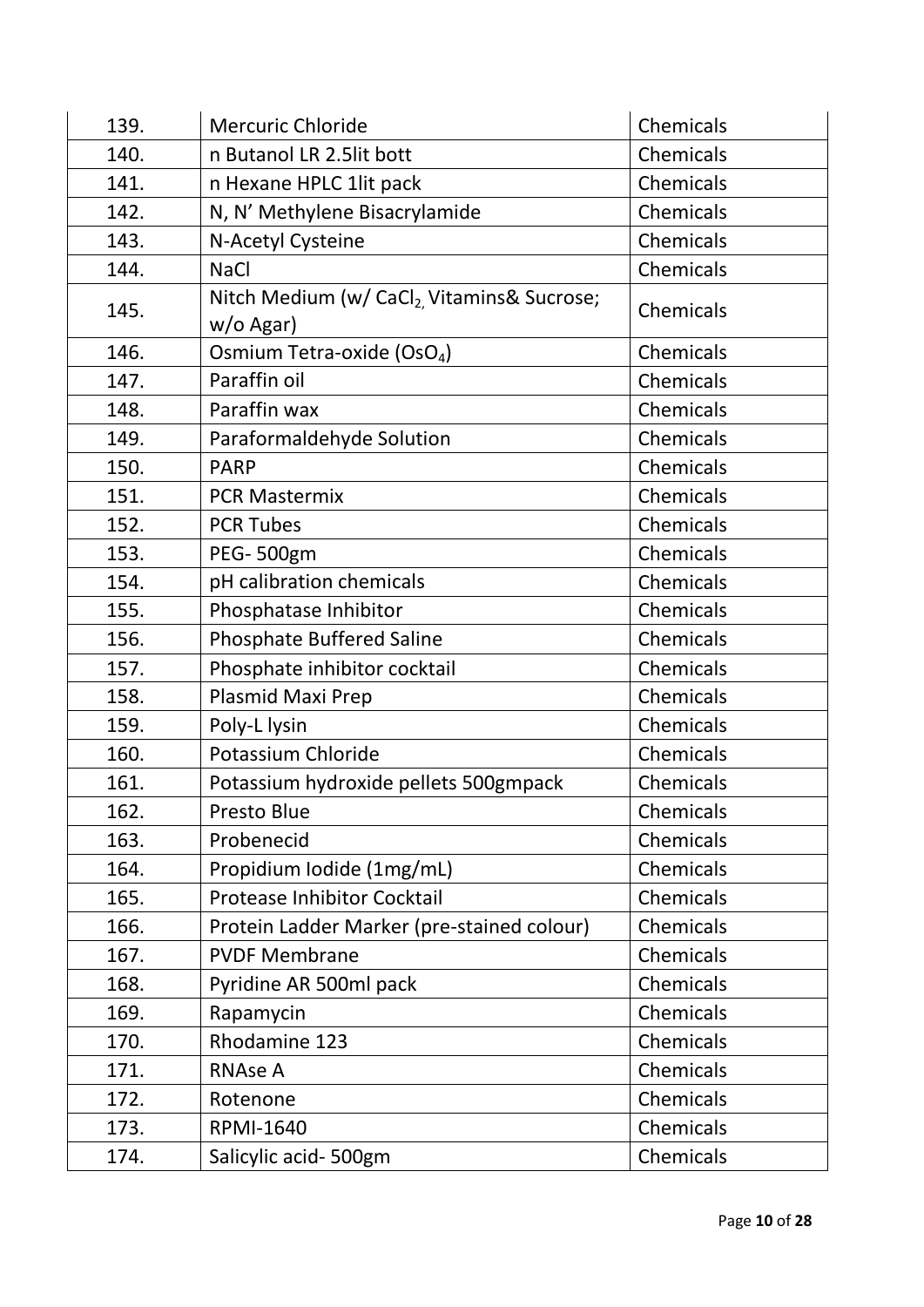| 175. | Salubrinal                                        | Chemicals |
|------|---------------------------------------------------|-----------|
| 176. | Schenk & Hildebrandt Modified Medium (w/          | Chemicals |
|      | CaCl <sub>2</sub> , Vitamins; w/o Sucrose & Agar) |           |
| 177. | <b>SDS</b>                                        | Chemicals |
| 178. | Silicagel                                         | Chemicals |
| 179. | Silicone vacuum grease                            | Chemicals |
| 180. | Sodium Bicarbonate                                | Chemicals |
| 181. | Sodium Chloride                                   | Chemicals |
| 182. | Sodium dodecyl sulphate                           | Chemicals |
| 183. | Sodium hydroxide pellets 500gm pack               | Chemicals |
| 184. | Sodium phosphate dibasic                          | Chemicals |
| 185. | Sodium sulphate LR 500gm                          | Chemicals |
| 186. | Sorbitol                                          | Chemicals |
| 187. | SP600125                                          | Chemicals |
| 188. | Spurr Embedding Kit                               | Chemicals |
| 189. | <b>Steady Glo</b>                                 | Chemicals |
| 190. | Streptozotocin                                    | Chemicals |
| 191. | Sulphuric acid AR 500mlpack                       | Chemicals |
| 192. | Syber green master mix                            | Chemicals |
| 193. | Tamoxifen                                         | Chemicals |
| 194. | TBHP (ROS inducer)                                | Chemicals |
| 195. | Teflon tape                                       | Chemicals |
| 196. | <b>TEMED</b>                                      | Chemicals |
| 197. | Tetrahydrofuran dry 2.5lit pack                   | Chemicals |
| 198. | Thidiazuron-100mg                                 | Chemicals |
| 199. | Tiron (Superoxide quencher)                       | Chemicals |
| 200. | TLC place                                         | Chemicals |
| 201. | Toluene sulphur free 2.5lit pack                  | Chemicals |
| 202. | Tri-chloro Acetic Acid (TCA)                      | Chemicals |
| 203. | Triethylamine LR 500mlpack                        | Chemicals |
| 204. | <b>Tris Base</b>                                  | Chemicals |
| 205. | <b>Tris Chloride</b>                              | Chemicals |
| 206. | Triton-X                                          | Chemicals |
| 207. | Triton-X 100                                      | Chemicals |
| 208. | Trypsin protease                                  | Chemicals |
| 209. | <b>TUNNEL Kit</b>                                 | Chemicals |
| 210. | Turbo-fect(Transfection agent)                    | Chemicals |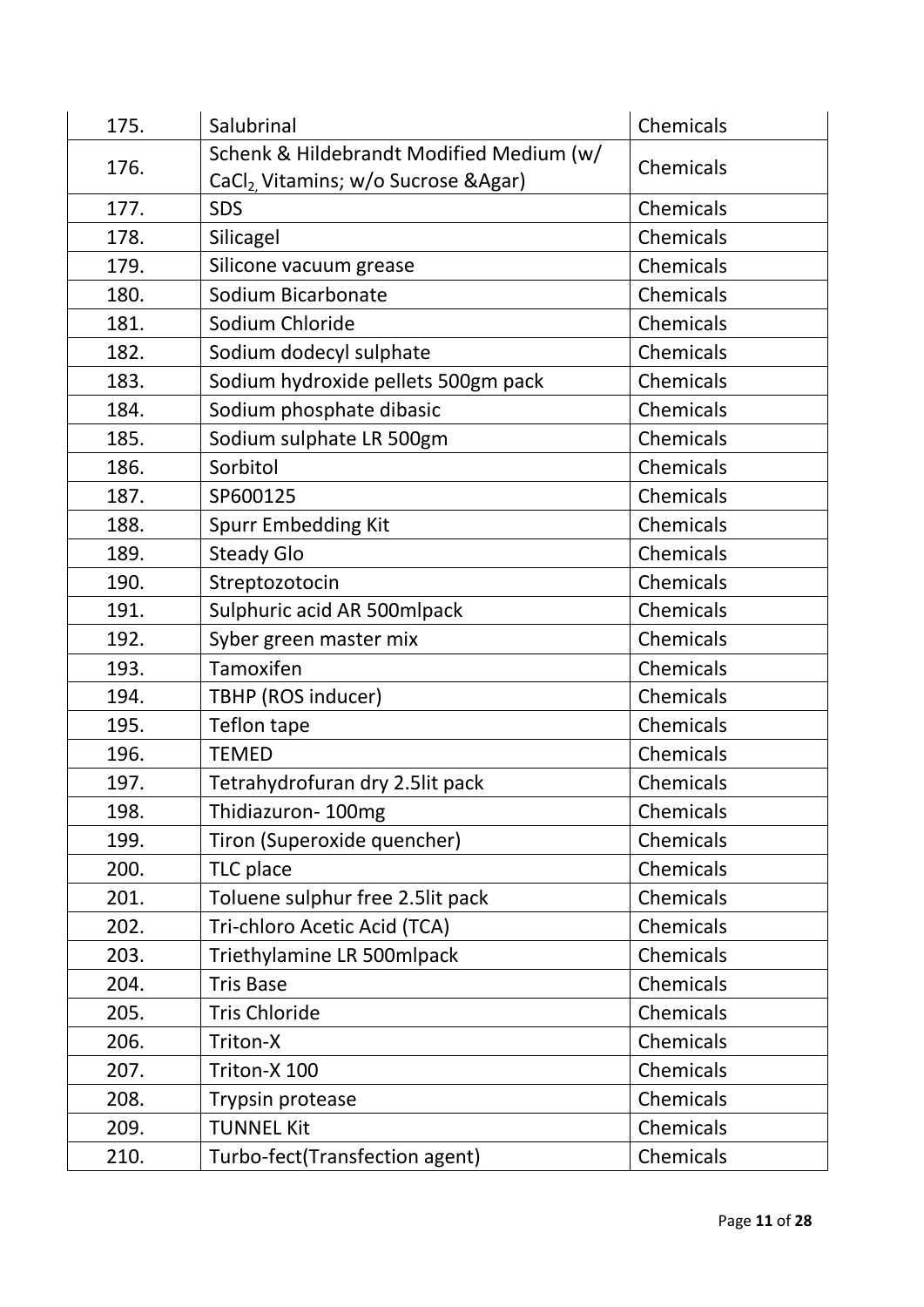| 211. | Tween-20                                                           | Chemicals |
|------|--------------------------------------------------------------------|-----------|
| 212. | U0126                                                              | Chemicals |
| 213. | Ultrapure CO <sub>2</sub> gas cylinder                             | Chemicals |
| 214. | Ultrapure Nitrogen gas cylinder                                    | Chemicals |
| 215. | <b>Ursolic Acid</b>                                                | Chemicals |
| 216. | Wax                                                                | Chemicals |
| 217. | White Medium (w/ CaCl <sub>2</sub> Vitamins& Sucrose;<br>w/o Agar) | Chemicals |
| 218. | Woody Plant Medium (w/ CaCl2, Vitamins&<br>Sucrose; w/o Agar)      | Chemicals |
| 219. | Xylene                                                             | Chemicals |
| 220. | Zeatin-50mg                                                        | Chemicals |
| 221. | z-VAD-fmk                                                          | Chemicals |
| 222. | 100ml Conical Flask                                                | Glassware |
| 223. | 15 ml glass vial                                                   | Glassware |
| 224. | 1L Conical Flask                                                   | Glassware |
| 225. | 30 ml glass vial                                                   | Glassware |
| 226. | <b>Adapter Cone</b>                                                | Glassware |
| 227. | Adapter Reducer                                                    | Glassware |
| 228. | <b>Beaker</b>                                                      | Glassware |
| 229. | Column small                                                       | Glassware |
| 230. | Conical flask (3 L)                                                | Glassware |
| 231. | Culture tubes (30 ml)                                              | Glassware |
| 232. | <b>Erlenmeyer Conical Flask</b>                                    | Glassware |
| 233. | Glass beaker                                                       | Glassware |
| 234. | <b>Glass Measuring Cylinder 200ml</b>                              | Glassware |
| 235. | Glass reagent bottle 1 liter                                       | Glassware |
| 236. | Microscopic Cover slips                                            | Glassware |
| 237. | Microscopic Slides                                                 | Glassware |
| 238. | Reagent Bottle (500 ml)                                            | Glassware |
| 239. | <b>Round bottom Flask</b>                                          | Glassware |
| 240. | Separating funnel                                                  | Glassware |
| 241. | Sintered funnel                                                    | Glassware |
| 242. | Spatula                                                            | Glassware |
| 243. | <b>Bel Jar</b>                                                     | Glassware |
| 244. | <b>Conical Flask</b>                                               | Glassware |
| 245. | Dessicater vaccum                                                  | Glassware |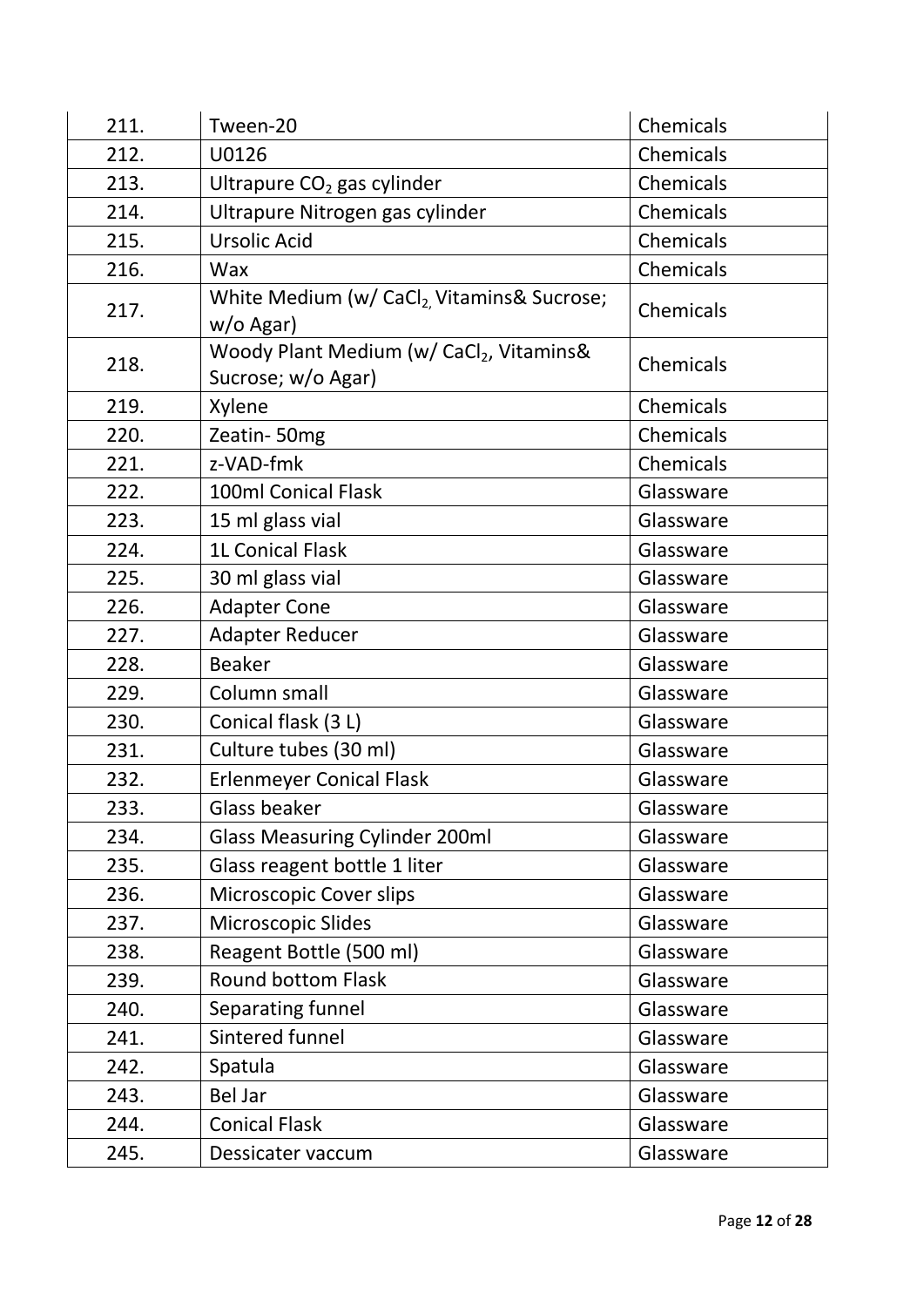| 246. | Drying tray                              | Glassware           |
|------|------------------------------------------|---------------------|
| 247. | Flask pear shaped                        | Glassware           |
| 248. | Flask RB 10 ml                           | Glassware           |
| 249. | Funnel                                   | Glassware           |
| 250. | Funnel powder                            | Glassware           |
| 251. | Funnel Sintered 80 ml                    | Glassware           |
| 252. | <b>Glass coverslips</b>                  | Glassware           |
| 253. | Glass slide                              | Glassware           |
| 254. | Jar TLC                                  | Glassware           |
| 255. | Micro slide                              | Glassware           |
| 256. | Petri dish                               | Glassware           |
| 257. | Pipette                                  | Glassware           |
| 258. | Regent bottle                            | Glassware           |
| 259. | Screw cap vial                           | Glassware           |
| 260. | Test tube                                | Glassware           |
| 261. | <b>Volumetric Flask</b>                  | Glassware           |
| 262. | 1 ml Syringe                             | Plasticwares        |
| 263. | 1 ml Tips                                | Plasticwares        |
| 264. | 1.5 ml Micro centrifuge tubes 10000/case | Plasticwares        |
| 265. | 1.5, 2.0 ml centrifuge tubes             | Plasticwares        |
| 266. | 10 µl pipette tips                       | Plasticwares        |
| 267. | 10 ml serological pipettes 200/case      | Plasticwares        |
| 268. | 100ul Tips                               | Plasticwares        |
| 269. | 10ml Steri pipettes                      | Plasticwares        |
| 270. | 12 Well plate tissue culture treated     | <b>Plasticwares</b> |
| 271. | 15 ml Centrifuge tubes 1000/case         | Plasticwares        |
| 272. | 15 ml conical tube sterile               | <b>Plasticwares</b> |
| 273. | 15 ml Pipette tips - all sizes           | Plasticwares        |
| 274. | 15ml tubes                               | Plasticwares        |
| 275. | 1L Beakers                               | Plasticwares        |
| 276. | 1ml pipette tips                         | Plasticwares        |
| 277. | 2 ml tubes                               | Plasticwares        |
| 278. | 2.0 ml Micro Centrifuge tubes 10000/case | Plasticwares        |
| 279. | 20 ml glass tubes with lid               | Plasticwares        |
| 280. | 20 ml Syringe                            | Plasticwares        |
| 281. | 200 µl pipette tips                      | Plasticwares        |
| 282. | 24-well cell culture                     | Plasticwares        |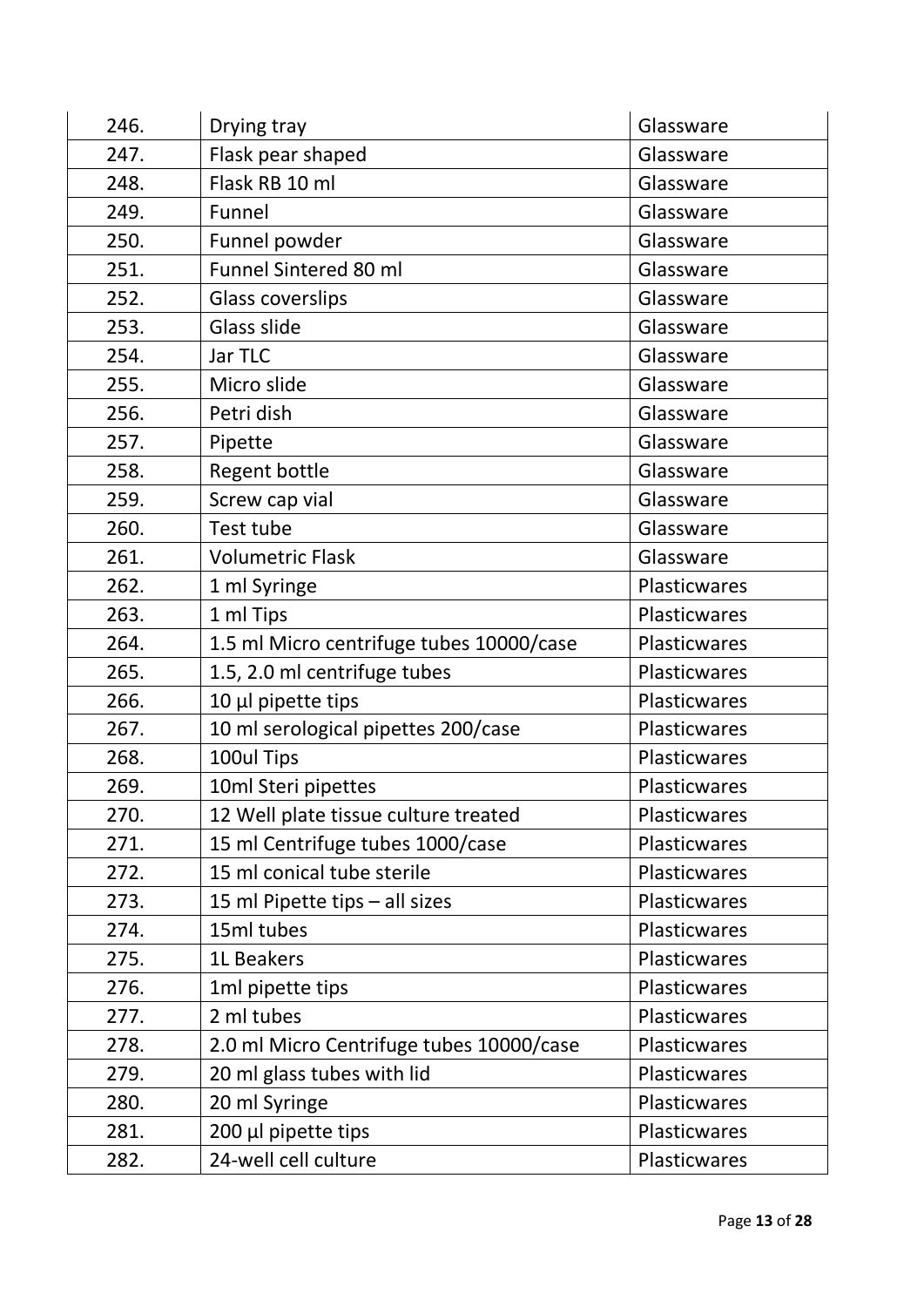| 283. | 25ml Steripettes                      | Plasticwares |
|------|---------------------------------------|--------------|
| 284. | 5 ml Steripettes                      | Plasticwares |
| 285. | 5 ml Syringe                          | Plasticwares |
| 286. | 5 ml tubes                            | Plasticwares |
| 287. | 50 ml Centrifuge tubes 500/case       | Plasticwares |
| 288. | 50 ml conical tube sterile            | Plasticwares |
| 289. | 50 ml tubes                           | Plasticwares |
| 290. | 500 ml Beaker                         | Plasticwares |
| 291. | 500 ml Conical Flask                  | Plasticwares |
| 292. | 6 Well plate tissue culture treated   | Plasticwares |
| 293. | 6 well plates with transparent bottom | Plasticwares |
| 294. | 6-well cell culture plate             | Plasticwares |
| 295. | 90 mm Petri plate                     | Plasticwares |
| 296. | 96 well cell culture plate            | Plasticwares |
| 297. | 96 well plate (Black)                 | Plasticwares |
| 298. | 96 well plate (White)                 | Plasticwares |
| 299. | Aspirator bottle                      | Plasticwares |
| 300. | <b>Cassette for Embedding</b>         | Plasticwares |
| 301. | <b>Cell Culture Dishes</b>            | Plasticwares |
| 302. | Cell Culture Flask (Non vented)       | Plasticwares |
| 303. | Cell Culture Flask (vented)           | Plasticwares |
| 304. | <b>Cell Scraper</b>                   | Plasticwares |
| 305. | Centrifuge tubes                      | Plasticwares |
| 306. | $CO2$ Cylinders – Food grade          | Plasticwares |
| 307. | Combi rack                            | Plasticwares |
| 308. | Conical flasks (all sizes)            | Plasticwares |
| 309. | <b>Copper Grids for TEM</b>           | Plasticwares |
| 310. | <b>Cotton Rolls</b>                   | Plasticwares |
| 311. | <b>Cover Slips</b>                    | Plasticwares |
| 312. | Chromatography paper                  | Plasticwares |
| 313. | Cryo box 8 slot                       | Plasticwares |
| 314. | Culture disk 60 mm                    | Plasticwares |
| 315. | <b>Culture Flasks T-75</b>            | Plasticwares |
| 316. | Disposable syringes 1,2,5,10,20 ml    | Plasticwares |
| 317. | <b>Duster</b>                         | Plasticwares |
| 318. | <b>FACS Tube</b>                      | Plasticwares |
| 319. | <b>Falcon Tubes</b>                   | Plasticwares |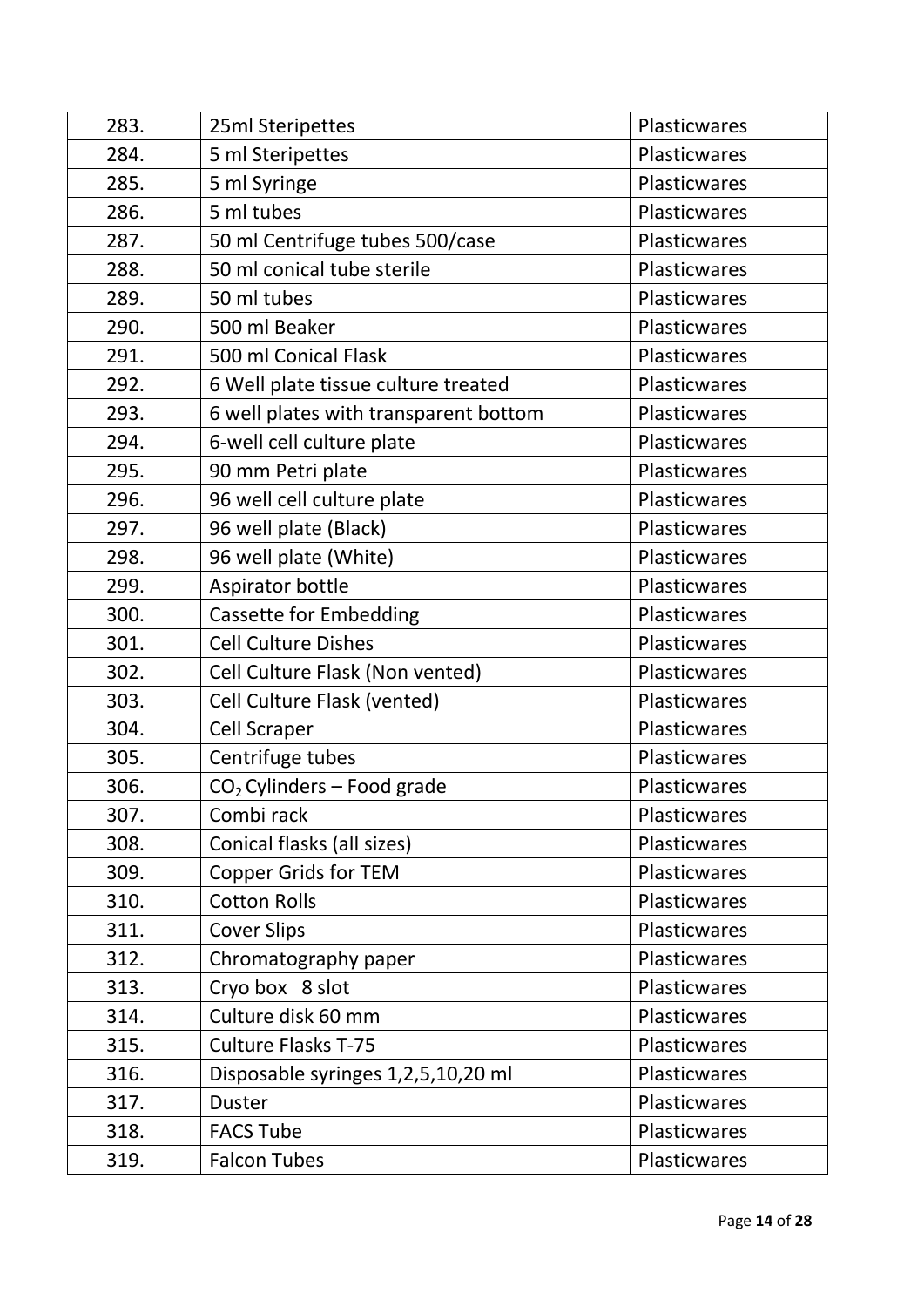| 320. | Filter tips                           | Plasticwares        |
|------|---------------------------------------|---------------------|
| 321. | Freezer storage rack                  | Plasticwares        |
| 322. | <b>Glass bottles</b>                  | Plasticwares        |
| 323. | Glass plates for electrophoresis      | Plasticwares        |
| 324. | Glass slide storage                   | Plasticwares        |
| 325. | Gloves disposable s, m, l             | <b>Plasticwares</b> |
| 326. | <b>Grid Storage Boxes</b>             | Plasticwares        |
| 327. | Hand disinfectant                     | <b>Plasticwares</b> |
| 328. | Levermed; spirit                      | Plasticwares        |
| 329. | Liquid soap                           | Plasticwares        |
| 330. | Liver mad                             | Plasticwares        |
| 331. | <b>MCP tubes</b>                      | Plasticwares        |
| 332. | MCT 1.5ml                             | Plasticwares        |
| 333. | MCT 2 ml                              | Plasticwares        |
| 334. | <b>Media Filter Assembly</b>          | Plasticwares        |
| 335. | Membrane filter 0.22, 47 mm           | Plasticwares        |
| 336. | <b>Mercury HBO lamps</b>              | Plasticwares        |
| 337. | <b>Micro Tips</b>                     | Plasticwares        |
| 338. | Microtube rack                        | Plasticwares        |
| 339. | Millex 33 0.22 um                     | Plasticwares        |
| 340. | Narrow Mouth Wash Bottle 500 mL       | Plasticwares        |
| 341. | Nitrile Examination gloves            | Plasticwares        |
| 342. | Nitrile Gloves (Medium size) 200/pack | Plasticwares        |
| 343. | Nitrile Gloves (Small size) 200/pack  | Plasticwares        |
| 344. | NMR tube septum                       | <b>Plasticwares</b> |
| 345. | Petriplates                           | Plasticwares        |
| 346. | Pipette Bulb                          | Plasticwares        |
| 347. | Pipette disposible                    | Plasticwares        |
| 348. | Pipette serological                   | Plasticwares        |
| 349. | Plastic Box for Block Storage         | Plasticwares        |
| 350. | <b>Plastic Jar for Necropsy</b>       | Plasticwares        |
| 351. | <b>Plastic Ring for Block</b>         | Plasticwares        |
| 352. | PVDF syringe filter                   | Plasticwares        |
| 353. | Real time PCR plates                  | Plasticwares        |
| 354. | Safety goggles                        | Plasticwares        |
| 355. | Staining Jar                          | Plasticwares        |
| 356. | Sterile Autofill assembly (500 ml)    | Plasticwares        |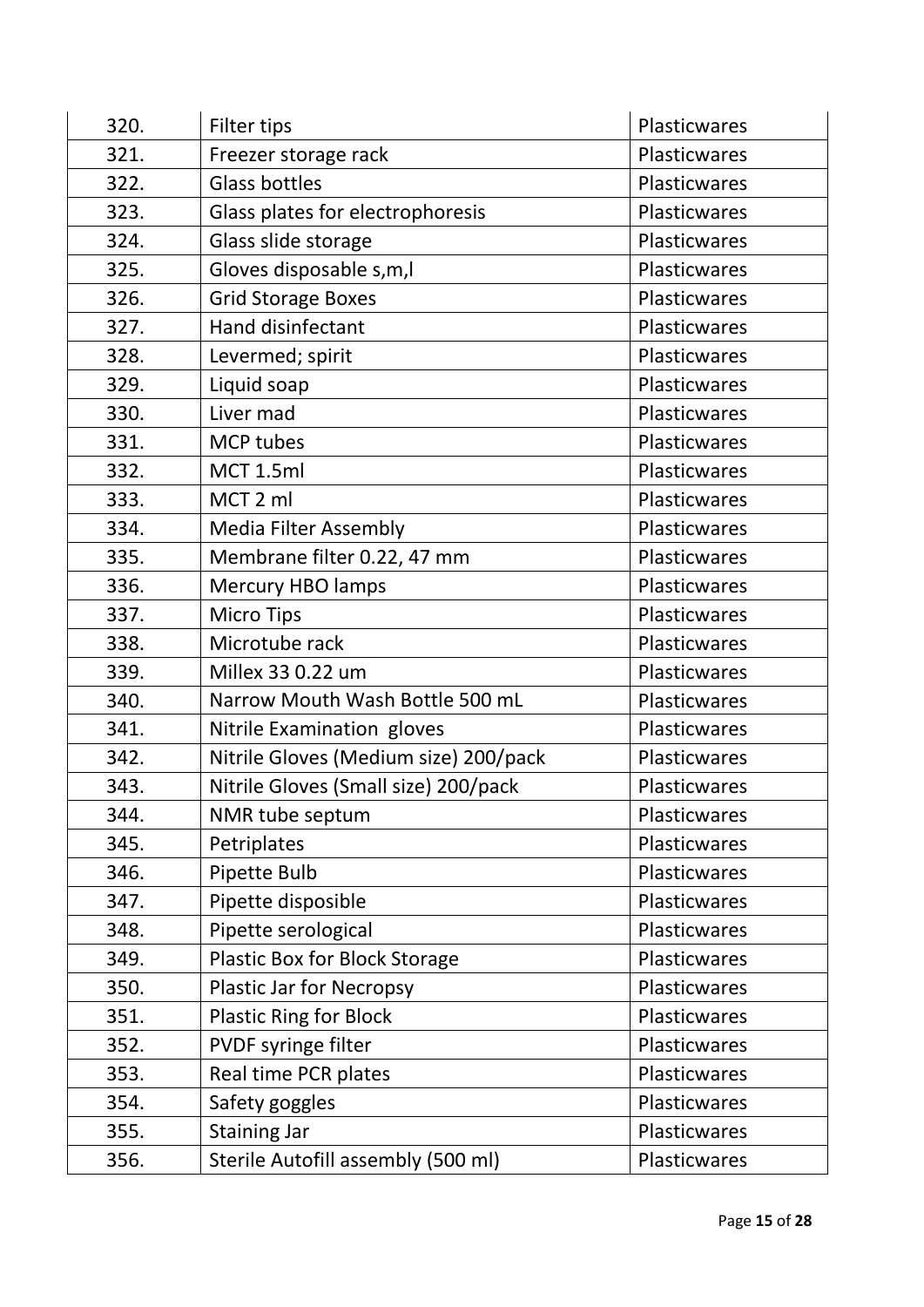| 357. | Storage Slide rack (No. 25, 50 and 100)  | Plasticwares |
|------|------------------------------------------|--------------|
| 358. | Syringe filter                           | Plasticwares |
| 359. | <b>Syringes</b>                          | Plasticwares |
| 360. | T-75 flask                               | Plasticwares |
| 361. | T-25 Tissue culture treated flask        | Plasticwares |
| 362. | T-75 cell culture flask                  | Plasticwares |
| 363. | <b>TEM Embedding Moulds</b>              | Plasticwares |
| 364. | Tissue culture flask non filter          | Plasticwares |
| 365. | Tissue culture plate                     | Plasticwares |
| 366. | <b>Tissue paper Rolls</b>                | Plasticwares |
| 367. | Tough Tags (Multi coloured)              | Plasticwares |
| 368. | Towel                                    | Plasticwares |
| 369. | Transwell 0.4µm PET 6 well plate         | Plasticwares |
| 370. | Tzero Aluminium pans with lids           | Plasticwares |
| 371. | Vim                                      | Plasticwares |
| 372. | Wash bottle                              | Plasticwares |
| 373. | <b>Whattman Filter Paper</b>             | Plasticwares |
| 374. | Wide mouth wash bottle(1 Packet/6pieces) | Plasticwares |
| 375. | <b>WILMAD NMR Tubes</b>                  | Plasticwares |
| 376. | All pin                                  | Stationery   |
| 377. | <b>Attendance Register</b>               | Stationery   |
| 378. | <b>Ball pen</b>                          | Stationery   |
| 379. | Calculator                               | Stationery   |
| 380. | <b>Cello Tape</b>                        | Stationery   |
| 381. | Cello tape brown                         | Stationery   |
| 382. | Cello tape transparent                   | Stationery   |
| 383. | Cello griper pen                         | Stationery   |
| 384. | <b>Diamond Pencil</b>                    | Stationery   |
| 385. | Double hole punch machine                | Stationery   |
| 386. | Dura cell AA, AAA                        | Stationery   |
| 387. | Dura Cell-9V                             | Stationery   |
| 388. | Filter paper                             | Stationery   |
| 389. | Forceps curve pointed small              | Stationery   |
| 390. | Glue stick                               | Stationery   |
| 391. | Gum tube                                 | Stationery   |
| 392. | Highlighter                              | Stationery   |
| 393. | Index file                               | Stationery   |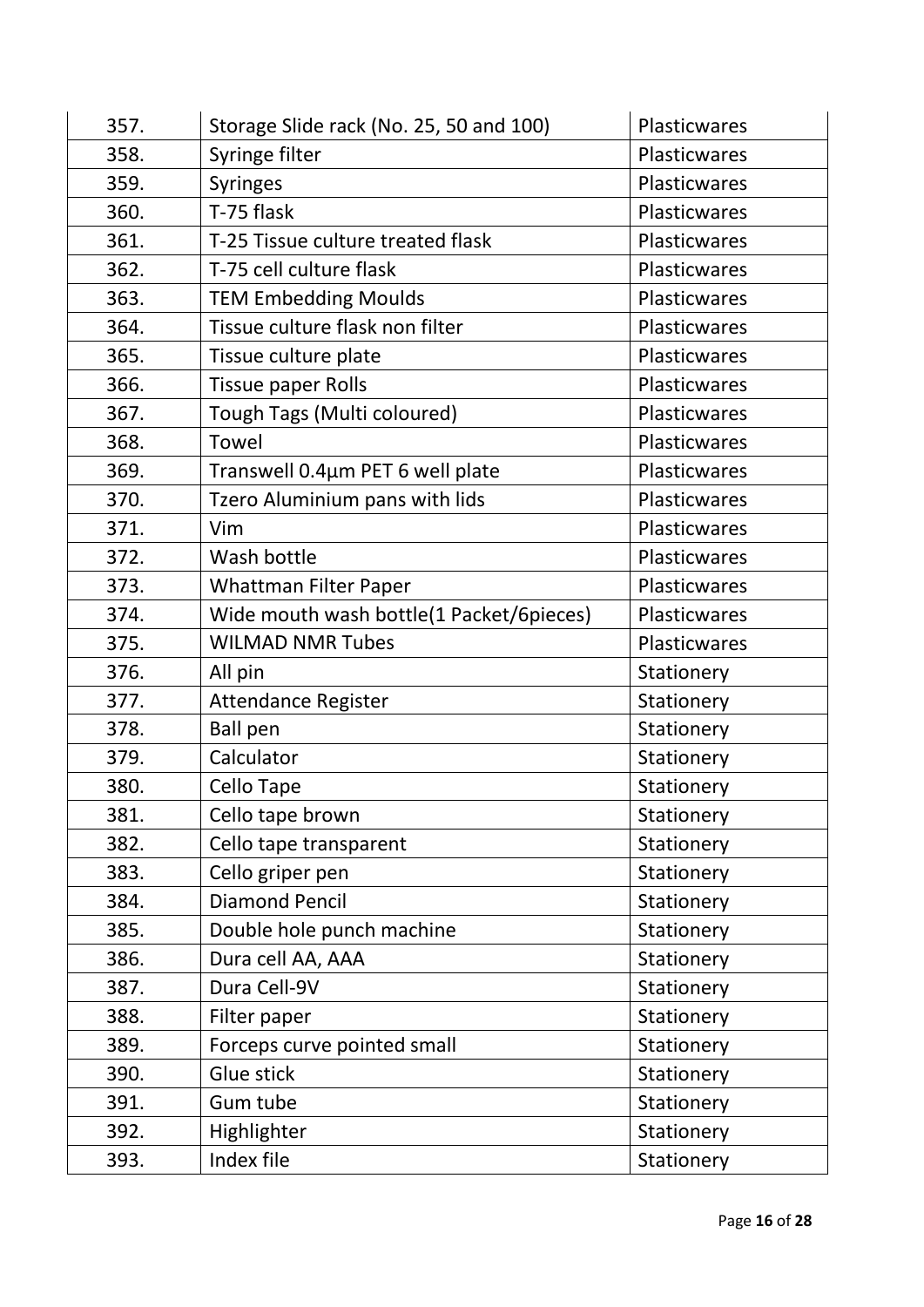| 394. | L. folder                            | Stationery |
|------|--------------------------------------|------------|
| 395. | Laser toner cart. 505A               | Stationery |
| 396. | Laser toner cart. 78A                | Stationery |
| 397. | Laser tonner cart. 12A               | Stationery |
| 398. | Laser tonner cart. 88A               | Stationery |
| 399. | Laserjet Print Cartridge - CE278A    | Stationery |
| 400. | Laserjet Print Cartridge- Q5942A     | Stationery |
| 401. | Laserjet Print Cartridge- Q5949A     | Stationery |
| 402. | Marker                               | Stationery |
| 403. | Microscopic Slide Tray               | Stationery |
| 404. | Microtome Blade                      | Stationery |
| 405. | N95 Mask                             | Stationery |
| 406. | Note sheet pad                       | Stationery |
| 407. | <b>OHP</b> marker                    | Stationery |
| 408. | Paper cutter                         | Stationery |
| 409. | Parafilm Tape for sample jar Sealing | Stationery |
| 410. | Pen                                  | Stationery |
| 411. | Pencil                               | Stationery |
| 412. | Permanent marker                     | Stationery |
| 413. | Pilot pen                            | Stationery |
| 414. | Register                             | Stationery |
| 415. | Rubber                               | Stationery |
| 416. | Single hole punch machine            | Stationery |
| 417. | Slip pad                             | Stationery |
| 418. | Spiral pad                           | Stationery |
| 419. | Stamp pad                            | Stationery |
| 420. | Stapler big                          | Stationery |
| 421. | Stapler pin big-HD45                 | Stationery |
| 422. | Stapler pin small-10 nos             | Stationery |
| 423. | Stapler small                        | Stationery |
| 424. | Sticky pad                           | Stationery |
| 425. | <b>Surgical Bone cutter Scissor</b>  | Stationery |
| 426. | <b>Surgical Forceps pointed</b>      | Stationery |
| 427. | <b>Surgical Forceps tooth</b>        | Stationery |
| 428. | <b>Surgical Mask</b>                 | Stationery |
| 429. | <b>Surgical Scissor Big</b>          | Stationery |
| 430. | <b>Surgical Scissor small</b>        | Stationery |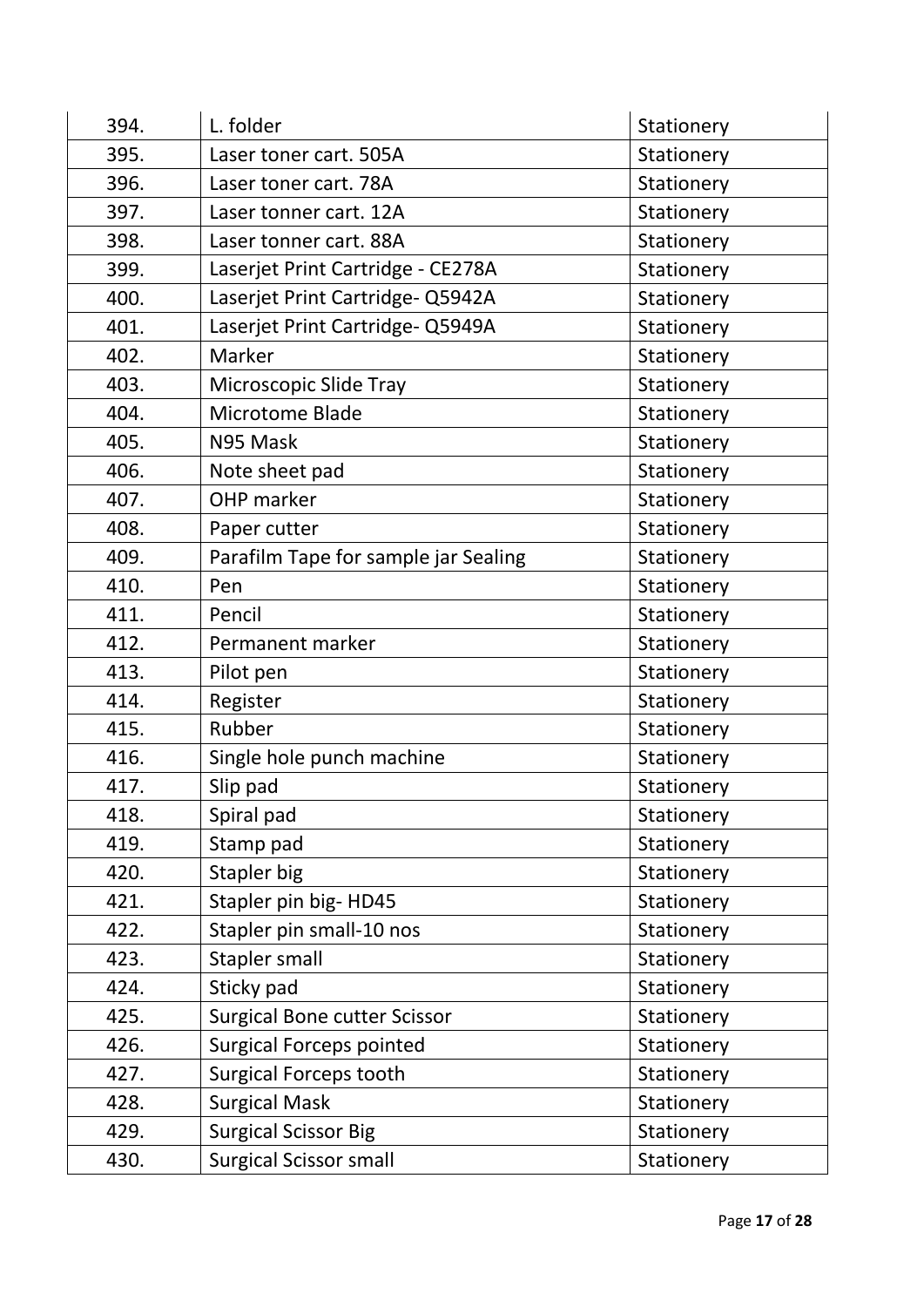| 431. | Surgical Scissor small pointed | Stationery |
|------|--------------------------------|------------|
| 432. | <b>Surgical Scalpel Blade</b>  | Stationery |
| 433. | Tags white                     | Stationery |
| 434. | $U$ -clip                      | Stationery |
| 435. | Waste paper basket             | Stationery |
| 436. | White board marker             | Stationery |
| 437. | Xerox paper A-4                | Stationery |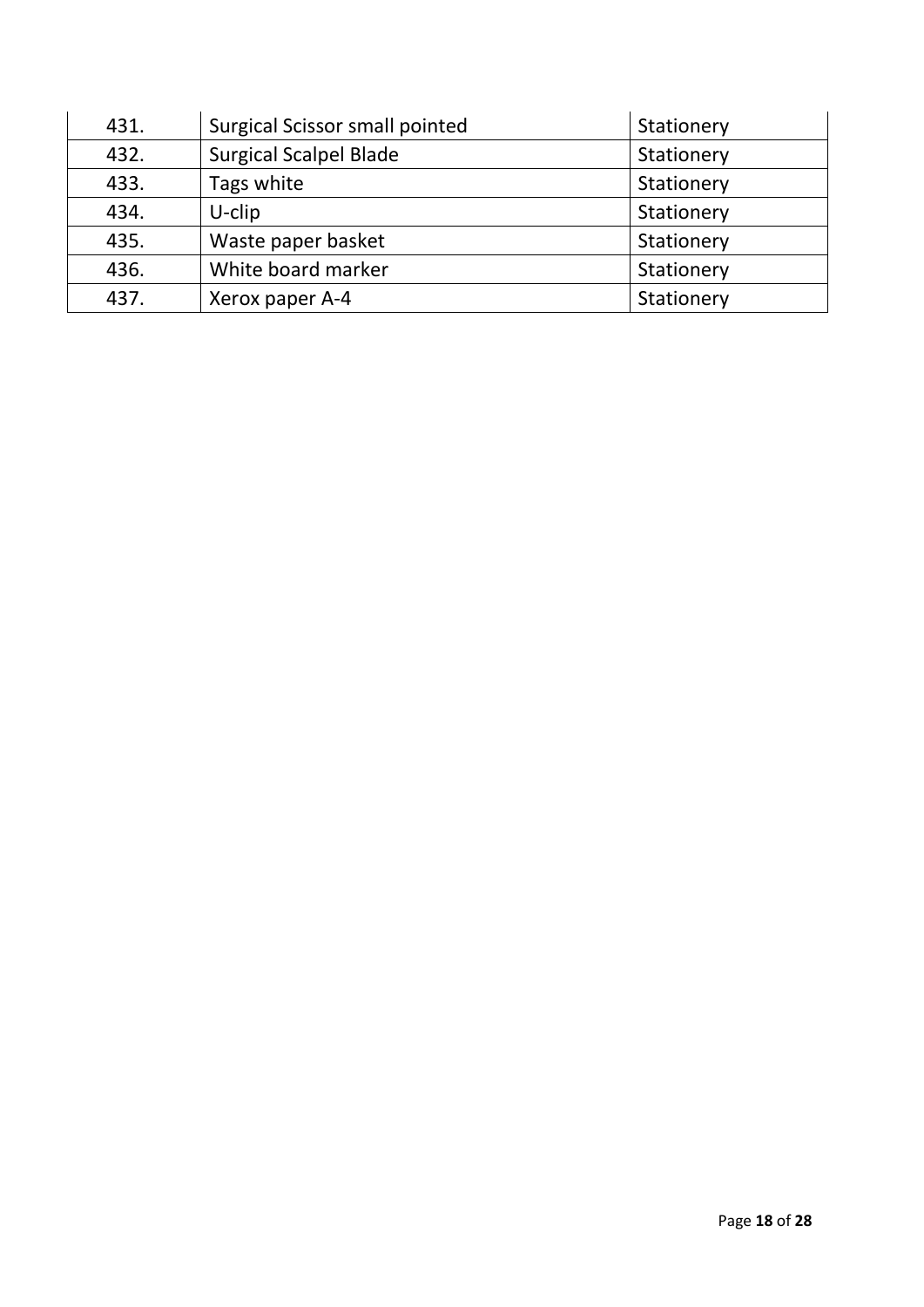<span id="page-18-0"></span>

#### 4. **Equipment Procurement Plan List of Equipment approved by competent authority for yearly Procurement**

| Sl. No. | <b>Equipment Name</b>                                                                                                                      |
|---------|--------------------------------------------------------------------------------------------------------------------------------------------|
| 1.      | Deep Freezer                                                                                                                               |
| 2.      | <b>GC-FID-MS</b>                                                                                                                           |
| 3.      | <b>HPTLC</b>                                                                                                                               |
| 4.      | Establishment of Infrastructure: Manufacturing Facility Shell compliant with<br>Schedule M of Drugs and Cosmetics Act. M/s. Lab Innovation |
| 5.      | <b>HPLC</b>                                                                                                                                |
| 6.      | Analytical Balance A&D Model BM2. Five digit plus filter weighing                                                                          |
| 7.      | Pharmacy deep freezer and refrigerator                                                                                                     |
| 8.      | CO2 incubator                                                                                                                              |
| 9.      | CO2 gas cylinder                                                                                                                           |
| 10.     | CO2 gas regulator                                                                                                                          |
| 11.     | U410 upright freezer (-86C)                                                                                                                |
| 12.     | Water purifier                                                                                                                             |
| 13.     | <b>BOD Incubator</b>                                                                                                                       |
| 14.     | LC-MS                                                                                                                                      |
| 15.     | <b>Biological Safety Cabinet</b>                                                                                                           |
| 16.     | <b>Ultralow Temperature Freezer</b>                                                                                                        |
| 17.     | <b>Water Dispenser</b>                                                                                                                     |
| 18.     | <b>AC</b>                                                                                                                                  |
| 19.     | Water cooler/ Purifier                                                                                                                     |
| 20.     | <b>Heating Stirrer</b>                                                                                                                     |
| 21.     | Lab Heat Gun                                                                                                                               |
| 22.     | M.E. (Mouse Ventilator)                                                                                                                    |
| 23.     | M.E Thermo Hygrometer                                                                                                                      |
| 24.     | Desktops bulk procurement                                                                                                                  |
| 25.     | Evaporator Bundle With Vacuum Pump And Recirculating Chiller                                                                               |
| 26.     | <b>Immersion Cooler</b>                                                                                                                    |
| 27.     | V C Systems                                                                                                                                |
| 28.     | <b>Xerox Machine</b>                                                                                                                       |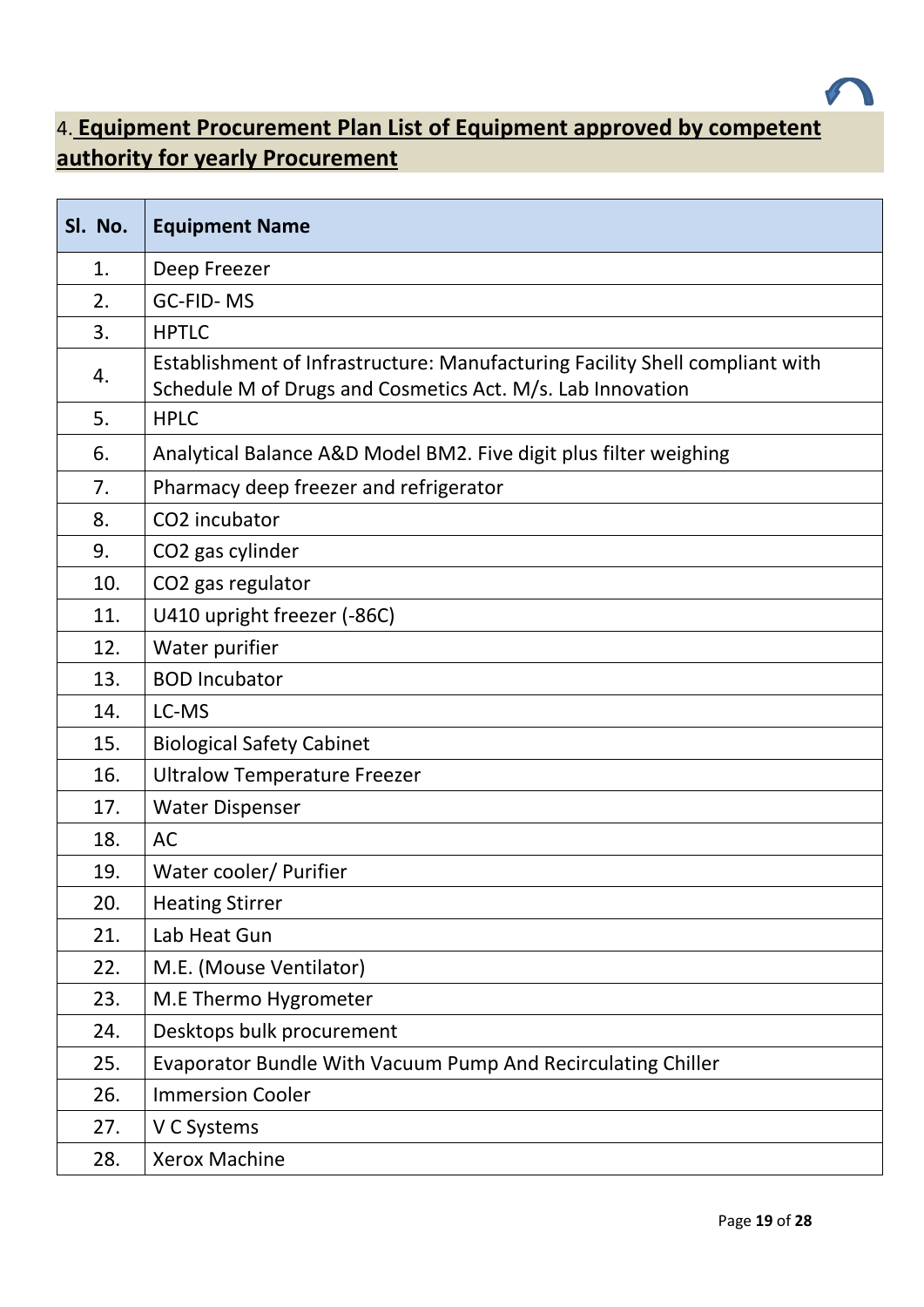| 29. | Plate Rotor For Existing Centrifuge Model Z 36Hk                                            |
|-----|---------------------------------------------------------------------------------------------|
| 30. | <b>Overhead Stirrer</b>                                                                     |
| 31. | <b>Inverted Fluorescence Microscope</b>                                                     |
| 32. | <b>HYD Detector For confocal Microscope</b>                                                 |
| 33. | <b>Spares Of Confocal Microscope</b>                                                        |
| 34. | <b>GPU Based Workstation Server</b>                                                         |
| 35. | <b>Magnetic Stirrer</b>                                                                     |
| 36. | Vortex                                                                                      |
| 37. | Liquid Nitrogen Container                                                                   |
| 38. | pH Meter                                                                                    |
| 39. | <b>10 KVA UPS</b>                                                                           |
| 40. | COT, MATTRESSES 7 PILLOWS                                                                   |
| 41. | 2 Air Coolers                                                                               |
| 42. | Refrigerator                                                                                |
| 43. | 3 KV UPS                                                                                    |
| 44. | Minus 20 degree Refrigerator                                                                |
| 45. | RODENT STEREOTAXIC APPRATUS                                                                 |
| 46. | <b>DIGITAL ROCKER</b>                                                                       |
| 47. | <b>HOT AIR OVEN</b>                                                                         |
| 48. | <b>5 AC SPLIT</b>                                                                           |
| 49. | <b>2 REFERIGERATORS</b>                                                                     |
| 50. | <b>UPLC</b>                                                                                 |
| 51. | Rheometer                                                                                   |
| 52. | Peristaltic Pump                                                                            |
| 53. | Photo copy Printer Machine                                                                  |
| 54. | <b>Hydraulic hand trolley</b>                                                               |
| 55. | 2kva UPS and Battery                                                                        |
| 56. | One HP Laser Duplex Printer Machine                                                         |
| 57. | Plate reader                                                                                |
| 58. | Double Door Glass Door Upright Showcase Cooler                                              |
| 59. | Multi-Functional Surgical Platform for Rats with Lighting and Magnification, and<br>Warming |
| 60. | Desktop Computer and Printer                                                                |
| 61. | Sonicator                                                                                   |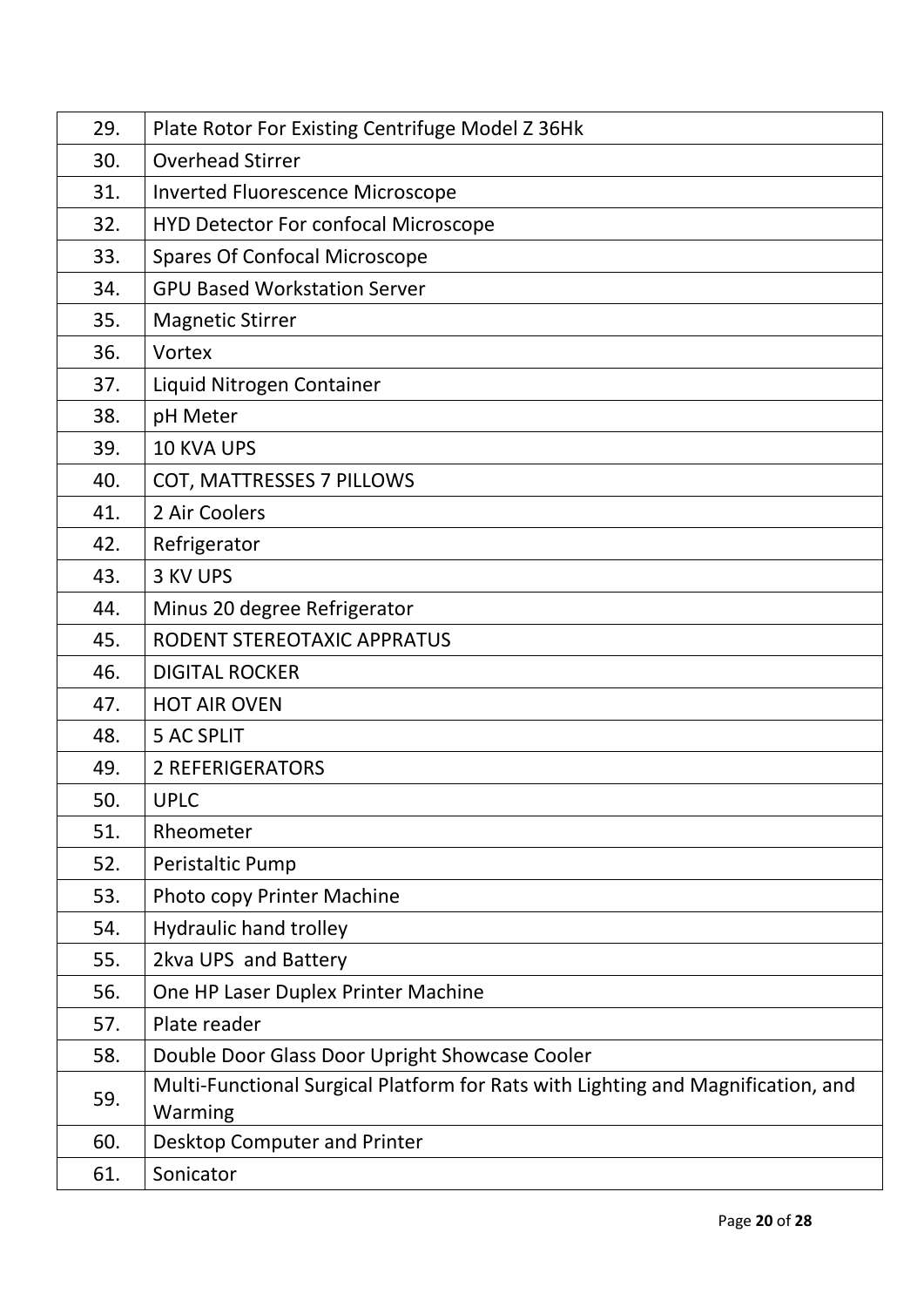| 62. | Nano-Drop                                                                                                                      |
|-----|--------------------------------------------------------------------------------------------------------------------------------|
| 63. | <b>Biomolecule Imager</b>                                                                                                      |
| 64. | <b>Rocking Shaker</b>                                                                                                          |
| 65. | Dry bath                                                                                                                       |
| 66. | <b>Rotospin Rotary Mixer</b>                                                                                                   |
| 67. | <b>Vertical Electrophoresis Cell</b>                                                                                           |
| 68. | <b>Four New Stirrers</b>                                                                                                       |
| 69. | Printer                                                                                                                        |
| 70. | Blue Star Make Storage Type Water Cooler of Storage Cap. 80 LTR                                                                |
| 71. | <b>HPLC Offer Installation Accessories</b>                                                                                     |
| 72. | <b>BSL-3 Facility</b>                                                                                                          |
| 73. | <b>BSML Broadband internet Connection (KVA UPS)</b>                                                                            |
| 74. | 500 MHz Test instrument                                                                                                        |
| 75. | Infrared thermal scanners (4 No)                                                                                               |
| 76. | Freezer -20°C lab refrigerator 2 to 8 °c, Laminar flow, Hot air oven, Autoclave,<br>SSS trolley and Steel Stool, Deep Freezer. |
| 77. | Printer, Laptop and Modem                                                                                                      |
| 78. | Sanitizer stand, Steel Top Stool, UV cabinet                                                                                   |
| 79. | 5KVa stabilizers (2Nos)                                                                                                        |
| 80. | Laptop with technical specification as attached in indent                                                                      |
| 81. | One Desk Top Computer, Printer And UPS                                                                                         |
| 82. | U.V Protection system From bacteria and viruses                                                                                |
| 83. | <b>Biosafety Cabinet</b>                                                                                                       |
| 84. | Micro centrifuge Machine                                                                                                       |
| 85. | Refrigerator (2 No)                                                                                                            |
| 86. | Micromanipulator                                                                                                               |
| 87. | Projector                                                                                                                      |
| 88. | Laptops (2 No)                                                                                                                 |
| 89. | <b>UPS and Battery</b>                                                                                                         |
| 90. | <b>Western Blotting Instrument</b>                                                                                             |
| 91. | Autoclave vertical Redial locking fully Automatic                                                                              |
| 92. | <b>Royal Medicals</b>                                                                                                          |
| 93. | Preventive Service Charges of sigma centrifuge                                                                                 |
| 94. | Vacuum Pump                                                                                                                    |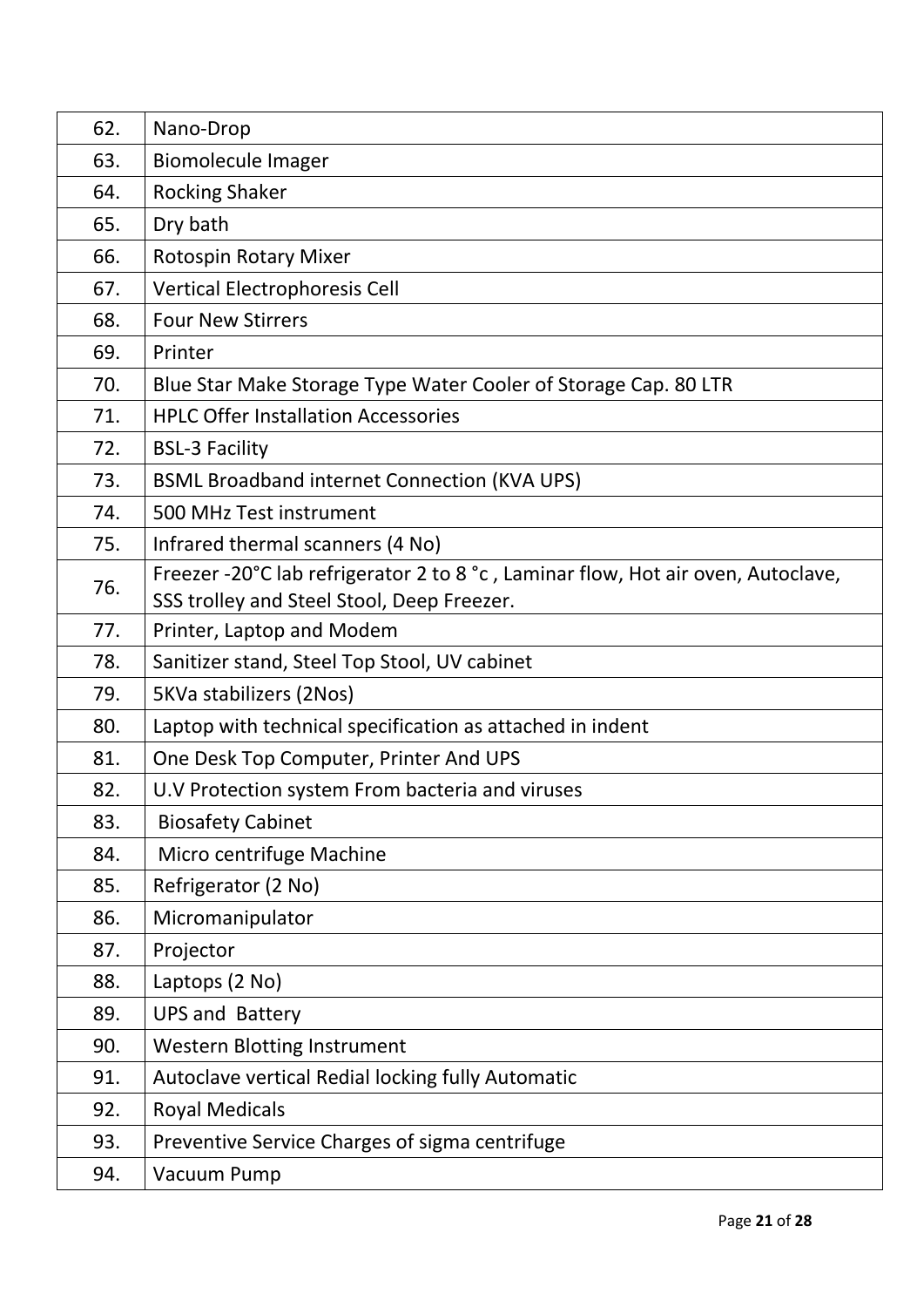| 95.  | <b>Magnetic Stirrer Type MS-6</b>                                                             |
|------|-----------------------------------------------------------------------------------------------|
| 96.  | Group conferencing system for Hall 3 Auditorium Speaker & Microphone                          |
| 97.  | One door, sinks autoclaves Civil material (Pre Finishing Requirements)                        |
| 98.  | <b>Automatic Hand Sanitizer</b>                                                               |
| 99.  | <b>BSL-3 Horizontal Autoclave</b>                                                             |
| 100. | <b>Touch less Hand Sanitizer Machine</b>                                                      |
| 101. | <b>Multifunction Printer</b>                                                                  |
| 102. | <b>Magnetic Stand</b>                                                                         |
| 103. | HEP Proloant ML350 Gen10 Server                                                               |
| 104. | <b>CPU for Computer</b>                                                                       |
| 105. | 20 Freezer                                                                                    |
| 106. | Upright Showcase refrigerator                                                                 |
| 107. | Rodent fear conditioning system,                                                              |
| 108. | Rodent locomotor activity test system                                                         |
| 109. | Video-tracking system with camera & software                                                  |
| 110. | <b>Rotary System</b>                                                                          |
| 111. | <b>Surgical Platform</b>                                                                      |
| 112. | Cell culture Co2 incubator                                                                    |
| 113. | Bench top high speed refrigerated centrifuge                                                  |
| 114. | Science ware F24976-0001 Beta Radiation Shield, 8"*12*14-3/4                                  |
| 115. | <b>4Feet Biological Safety Cabinet</b>                                                        |
| 116. | Storage Box F/BETA Emitter 303/226/102mm                                                      |
| 117. | Stainless steel stage selves/racks, Tables Troley                                             |
| 118. | HP Laserjet Pro M226DW printer Printer M226DW                                                 |
| 119. | (As per attached specification)                                                               |
| 120. | Printer / Scanner                                                                             |
| 121. | Recirculating Chiller Should work for min two rotavapor systems                               |
| 122. | X-Ray Defractor                                                                               |
| 123. | Vacuum pump with vacuum controller suction capacity for min two rotavapor<br>systems          |
| 124. | Magnetic stirrers Speed upto 1100 RPM, Stirring volume upto 5 liters, Warranty<br>for 3 years |
| 125. | Nitrogen Gas Flow Regulator                                                                   |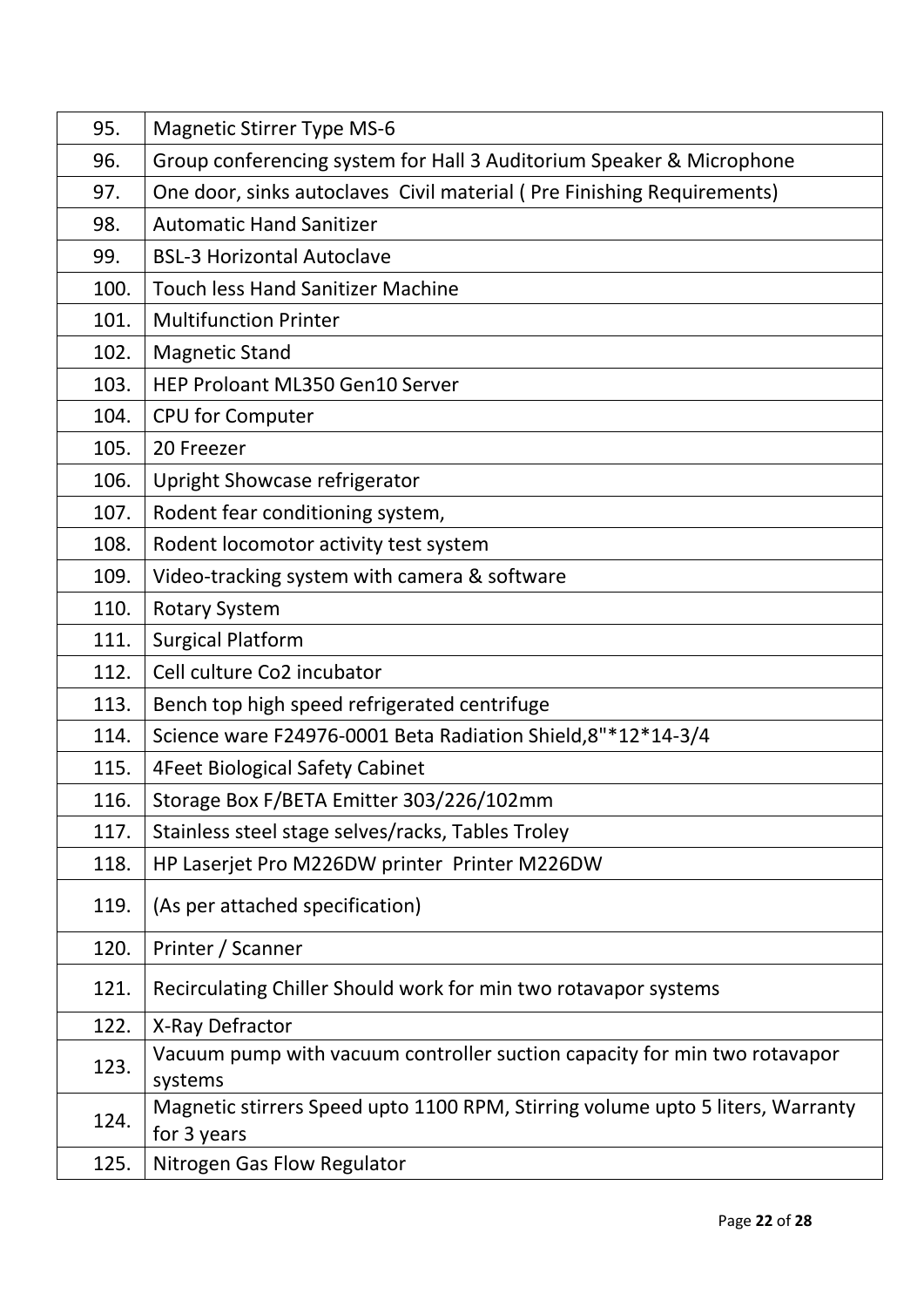| 126. | Laptop                                                                                              |
|------|-----------------------------------------------------------------------------------------------------|
| 127. | 10-15 KVA Power Stabilizer                                                                          |
| 128. | PCR Work Station, with stand and drawers                                                            |
| 129. | <b>DEEP Freezer-20 DEG</b>                                                                          |
| 130. | Desk Top Mini Cooling Centrifuge With vibration free table and drawers                              |
| 131. | <b>DEEP Freezer-80 DEG</b>                                                                          |
| 132. | Co <sub>2</sub> Incubator and drawers                                                               |
| 133. | <b>Cabinet with Stand Drowers</b>                                                                   |
| 134. | <b>High Speed Refrigerated Centrefuge</b>                                                           |
| 135. | Lab Refrigeraor+2 to 8 deg C                                                                        |
| 136. | Microprocessor based digital temp. Controller with timer and LCD display                            |
| 137. | Deep Freezer -20'C                                                                                  |
| 138. | Laboratory Refrigerator +2 to +8 OC                                                                 |
| 139. | <b>SPINIX Multiwell Plate Shaker</b>                                                                |
| 140. | Spinix Vortex Shaket                                                                                |
| 141. | Desktop Computer                                                                                    |
| 142. | <b>Tablet Machine</b>                                                                               |
| 143. | Celfrost Upright Showcase Cooler-4oC 950 litres with 3 years warranty Shelves<br>5+5 double doors 1 |
| 144. | Heating mantle 5 litres capacity 1                                                                  |
| 145. | Rotor                                                                                               |
| 146. | Computer                                                                                            |
| 147. | Quotations for magnetic Stirrer hot Plate                                                           |
| 148. | Refrigerator                                                                                        |
| 149. | Micro bead Sterilizer                                                                               |
| 150. | External Hard Drive Two terra byte                                                                  |
| 151. | Ophthalmoscope (Indirect) for laboratory animals,                                                   |
| 152. | Eye examination: Slit lamp                                                                          |
| 153. | Tonometer                                                                                           |
| 154. | Modification kit motorized lid lock with screw roller                                               |
| 155. | Desktop Computer                                                                                    |
| 156. | Electrochemistry Kit instrument                                                                     |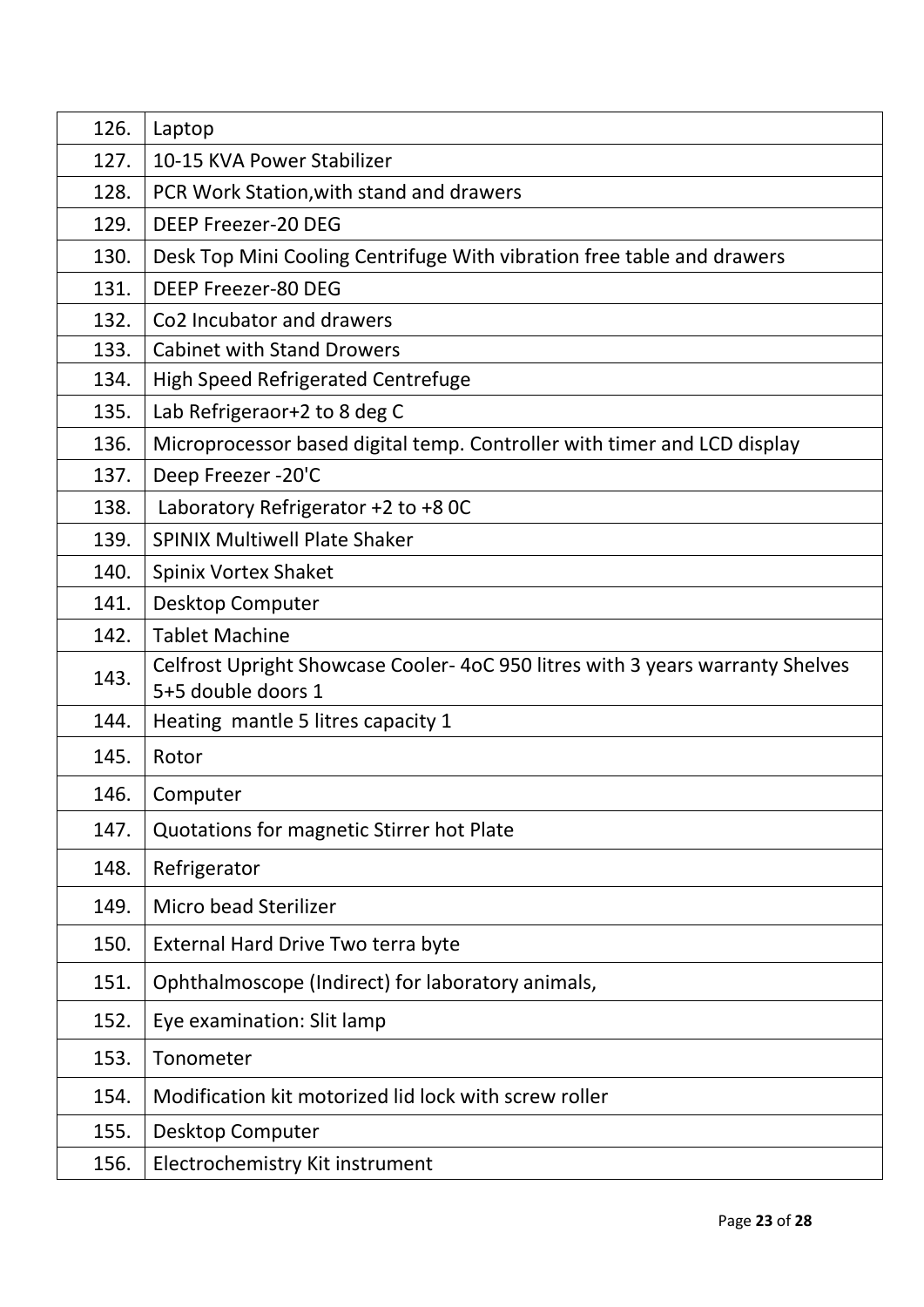| 157. | Workstation Dual GPU workstation Tower Dual GPU Platform                                                    |
|------|-------------------------------------------------------------------------------------------------------------|
| 158. | Gigabit Wireless Roiters for direct Wan Connectivity Meeting Rooms                                          |
| 159. | Rotavapor with chiller                                                                                      |
| 160. | 1 Computers and 1 Scan Printer                                                                              |
| 161. | Hard disk drive for Echocardiography offline computer                                                       |
| 162. | Hypoxia incubator chamber                                                                                   |
| 163. | Desktop Computer                                                                                            |
| 164. | <b>UPLC</b>                                                                                                 |
| 165. | Rheometer                                                                                                   |
| 166. | Osmometer                                                                                                   |
| 167. | Laptop on functinal Basis                                                                                   |
| 168. | Ice Machine                                                                                                 |
| 169. | Autoclave                                                                                                   |
| 170. | Nanodrop                                                                                                    |
| 171. | Cryocan (1unit)                                                                                             |
| 172. | Chemidoc (1unit)                                                                                            |
| 173. | Sonicator                                                                                                   |
| 174. | Audio-Video Editing/Graphics/Software                                                                       |
| 175. | Desktop Computer                                                                                            |
| 176. | Up- gradation of Skype/Ms- Teams Setup                                                                      |
| 177. | Chest/Locker                                                                                                |
| 178. | <b>WEB Server Space 5 GB</b>                                                                                |
| 179. | Printer                                                                                                     |
| 180. | <b>Multiplate Nephelometer</b>                                                                              |
| 181. | Renewal of non-comprehensive AMC of Gilson Semi-preparative HPLC                                            |
| 182. | 80 Deep Freezer                                                                                             |
| 183. | Up-gradation of Audio-Visual infrastucture in Auditorium like That Laptop<br>Camera Lapel Microphone system |
| 184. | Flow Cytometer (Analyser)                                                                                   |
| 185. | CMC Renewal of LC-MS/MS 5500Qtrap                                                                           |
| 186. | Software License                                                                                            |
| 187. | Mac Laptop, Tablet Desktop                                                                                  |
| 188. | Viz. Laptops (02) and Projectors                                                                            |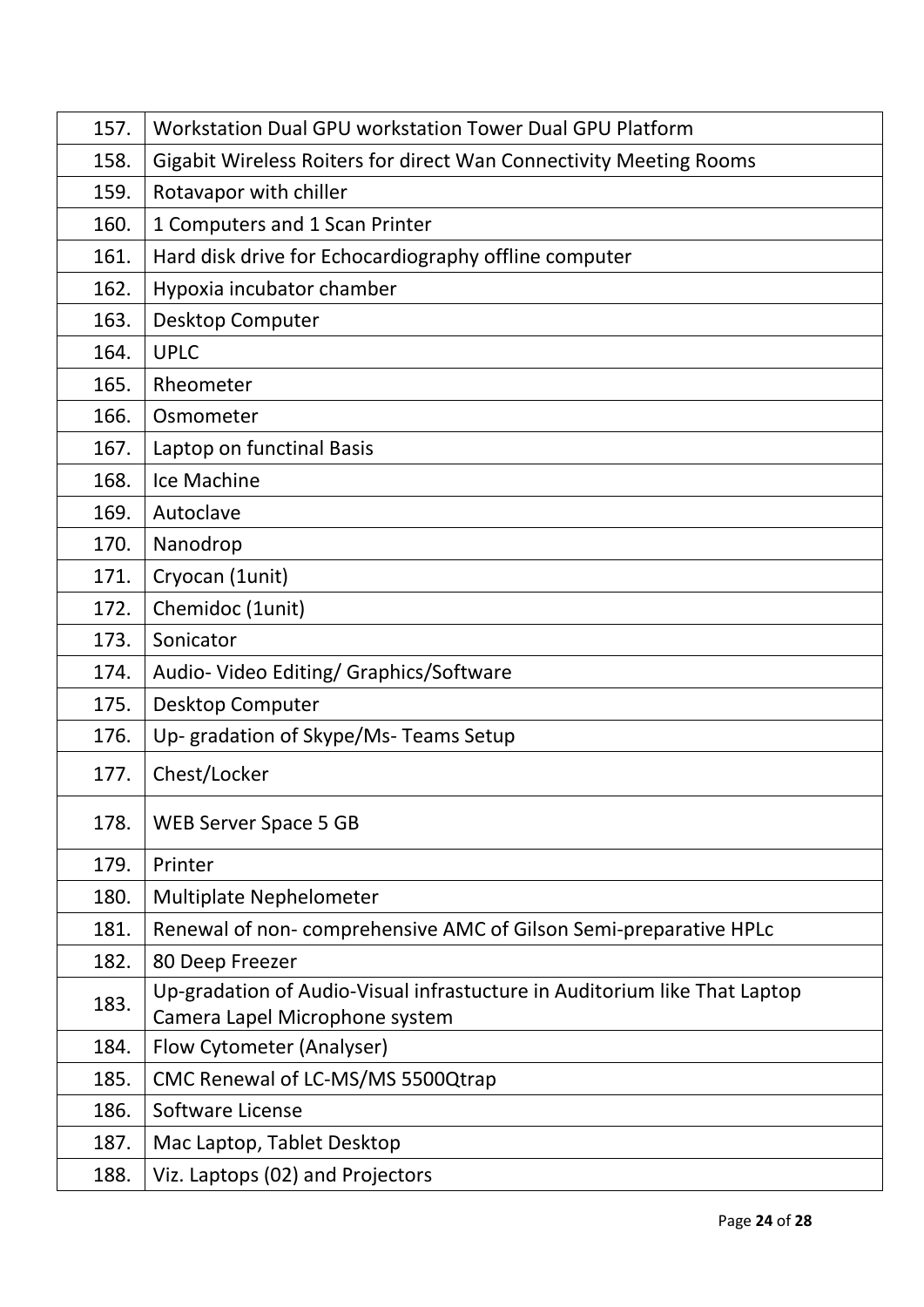| 189. | Viz. Paper Shredder 12 Sheet, Logitech HD PRO C920 Webcam, and Headphone<br>with mic                                                                                      |
|------|---------------------------------------------------------------------------------------------------------------------------------------------------------------------------|
| 190. | One Desktop computer PC                                                                                                                                                   |
| 191. | New Split AC with heating and cooling                                                                                                                                     |
| 192. | Desktop Computer and Printer                                                                                                                                              |
| 193. | Freezer repair aluminium Foil stationery items                                                                                                                            |
| 194. | Spare part AQS BLA2BB board (Spare Part)                                                                                                                                  |
| 195. | BSNL FTTH Broadband and immediate procurement / implementation, Phased<br>manner                                                                                          |
| 196. | <b>Ultrasonic Cleaner</b>                                                                                                                                                 |
| 197. | Hot Air Oven                                                                                                                                                              |
| 198. | Refrigerator                                                                                                                                                              |
| 199. | <b>CCTV</b>                                                                                                                                                               |
| 200. | Refrigerator                                                                                                                                                              |
| 201. | Split Ac With Stabilizer                                                                                                                                                  |
| 202. | Ph Meter                                                                                                                                                                  |
| 203. | <b>Rodent Stereotaxic Apparatus</b>                                                                                                                                       |
| 204. | 5 Ac Split                                                                                                                                                                |
| 205. | 2 Refrigerators                                                                                                                                                           |
| 206. | 5 Ups Systems                                                                                                                                                             |
| 207. | <b>Fly Catcher</b>                                                                                                                                                        |
| 208. | M.E. Ultra - Low Immersion Cooler                                                                                                                                         |
| 209. | <b>Ultralow Temperature Freezer</b>                                                                                                                                       |
| 210. | RNA-Seq of C. Elegans                                                                                                                                                     |
| 211. | <b>Mettler Toledo -2</b>                                                                                                                                                  |
| 212. | Freezers                                                                                                                                                                  |
| 213. | cDNA synthesis kit for RT-PCR                                                                                                                                             |
| 214. | Water coolers installed in the hostels are old                                                                                                                            |
| 215. | ABSIPL Makes Pole*Advance brands ULT Freezer -80°C., Temperature Range -40°C<br>to -86°C, Model: PSA-86DDU650, External Double Door, Power supply: 220V-<br>240VAC, 50 Hz |
| 216. | Thermo Scientific TM Forma TM Steri-Cycle TM i60CO2 Incubator 9As per<br>attached technical specification                                                                 |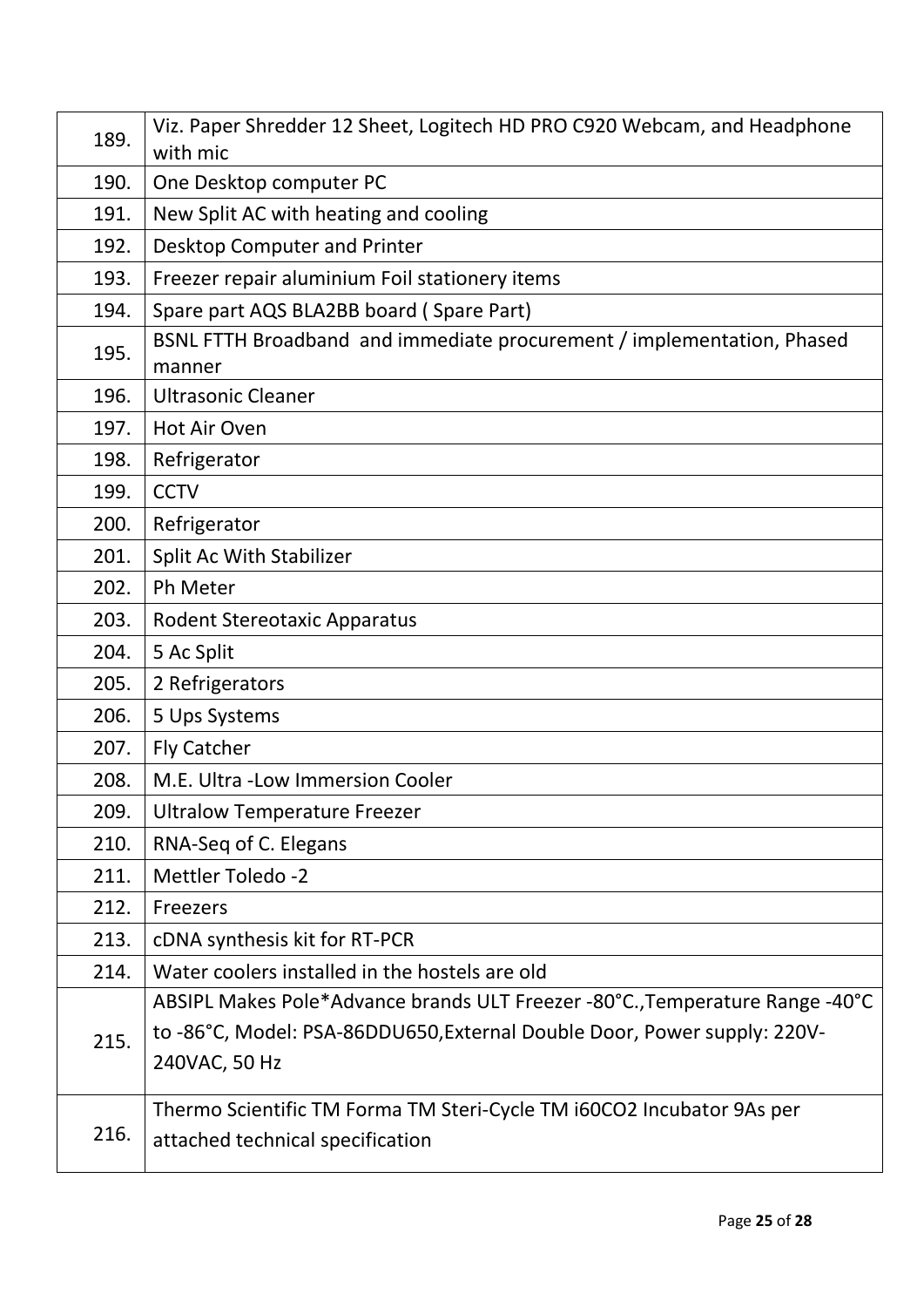| 217. | Thermo Scientific Refrigerated Centrifuge with LCD Display               |
|------|--------------------------------------------------------------------------|
| 218. | U branded Aluminium Cryocan for Liquid Nitrogen                          |
| 219. | Trans illuminator UV Invitrogen Bio Services Single Wavelength Bench top |
| 220. | Elctrasyn                                                                |
| 221. | SynLED parallel photo reactor                                            |
| 222. | C02 incubator                                                            |
| 223. | Computers                                                                |
| 224. | Oiagenode Bioruptor                                                      |
| 225. | <b>External hard drives</b>                                              |
| 226. | reverted phase contrast microscope                                       |
| 227. | Lonza Nucleofector 2b Device                                             |
| 228. | Pipetteman sets                                                          |
| 229. | q PCR machfne                                                            |
| 230. | <b>Water Purification System</b>                                         |
| 231. | Pipettes, minifuge and computer                                          |
| 232. | Nucleofector <sup>™</sup> 2b electroporation Device 1                    |
| 233. | Inchamber hepa air filter inbuilt CO2 Incubator                          |
| 234. | Refrigerated centrifuge                                                  |
| 235. | -80 Deep Freezer                                                         |
| 236. | <b>RT-PCR</b>                                                            |
| 237. | <b>Computer Supplies</b>                                                 |
| 238. | Amershan Image Quant 800UV                                               |
| 239. | Image Quant 800 Mini PC and Accessories                                  |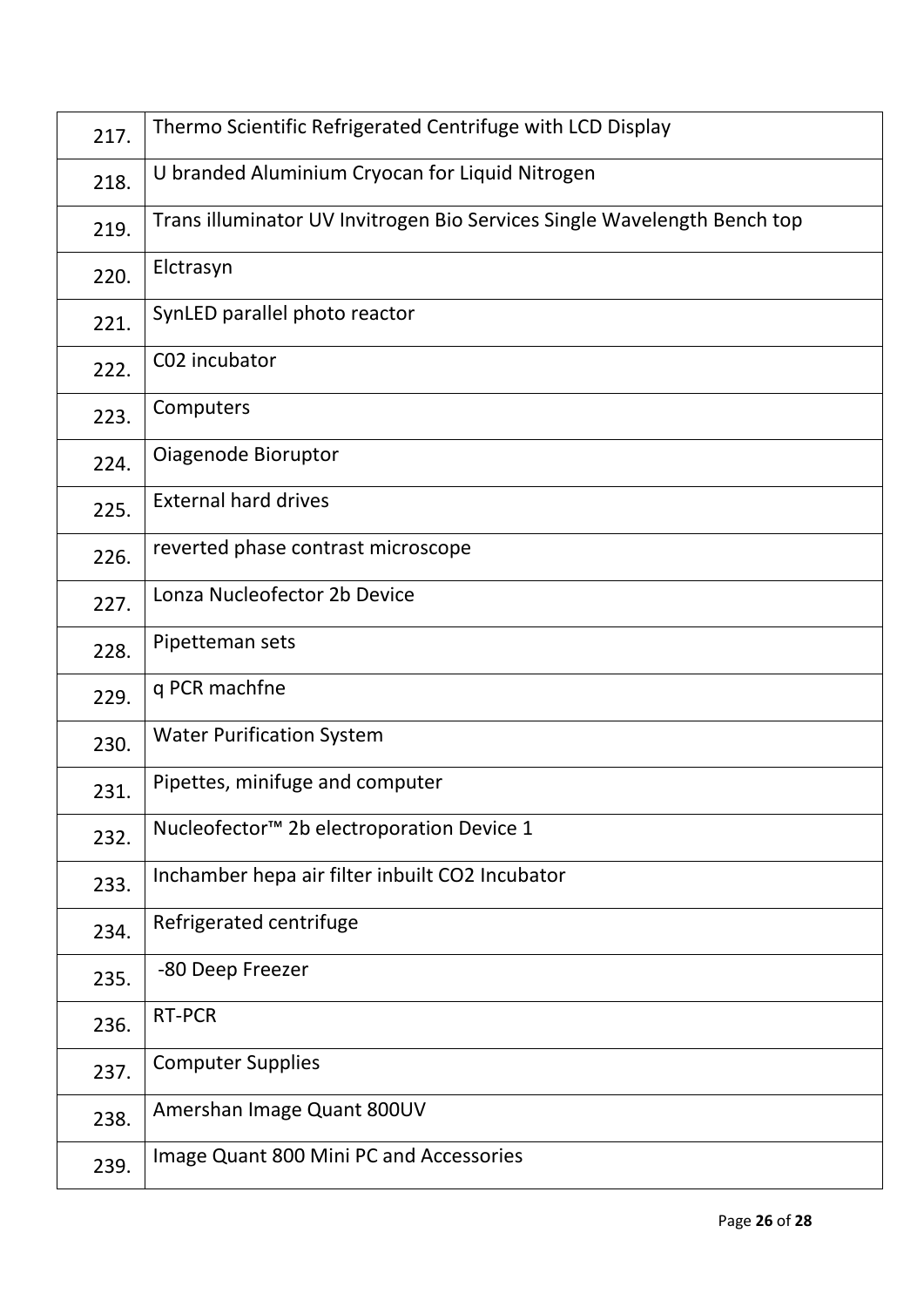| 240. | IQ 800 RGB Module                                                                                                |
|------|------------------------------------------------------------------------------------------------------------------|
| 241. | IQTL 10 Node Locked License with Omaging System                                                                  |
| 242. | Thermo Scientific Refrigerated Centrifuge with LCD display                                                       |
| 243. | Vest frost freezer, temp rage: -16 to-24 degree celsius, volume about 344 L, 8<br>shelves and drawers, upright 1 |
| 244. | High end multimode GPU enabled computational server with accessories                                             |
| 245. | High end GPU enabled workstations ( $Yr I - 3$ nos; $Yr III - 1$ no.)                                            |
| 246. | Desktop computer cluster with accessories ( $Yr1 - 8$ nos; $Yr11 - 4$ nos.)                                      |
| 247. | Mobile workstation/laptop                                                                                        |
| 248. | Data storage SAN/backup/ retrieval systems                                                                       |
| 249. | UPS with batteries (10-15 KVA)                                                                                   |
| 250. | 3D-printer with accessories                                                                                      |
| 251. | Multi-functional Laser printer                                                                                   |
| 252. | Color Laser printer                                                                                              |
| 253. | State of the art Smart Classroom with Interactive FLAT panel with accessories                                    |
| 254. | Projector with accessories                                                                                       |
| 255. | power backup                                                                                                     |
| 256. | air conditioning                                                                                                 |
| 257. | computer Furniture and other accessories                                                                         |
| 258. | State of the art Smart Classroom miscellaneous items including for projection<br>screen                          |
| 259. | workbenches                                                                                                      |
| 260. | urniture Storage                                                                                                 |